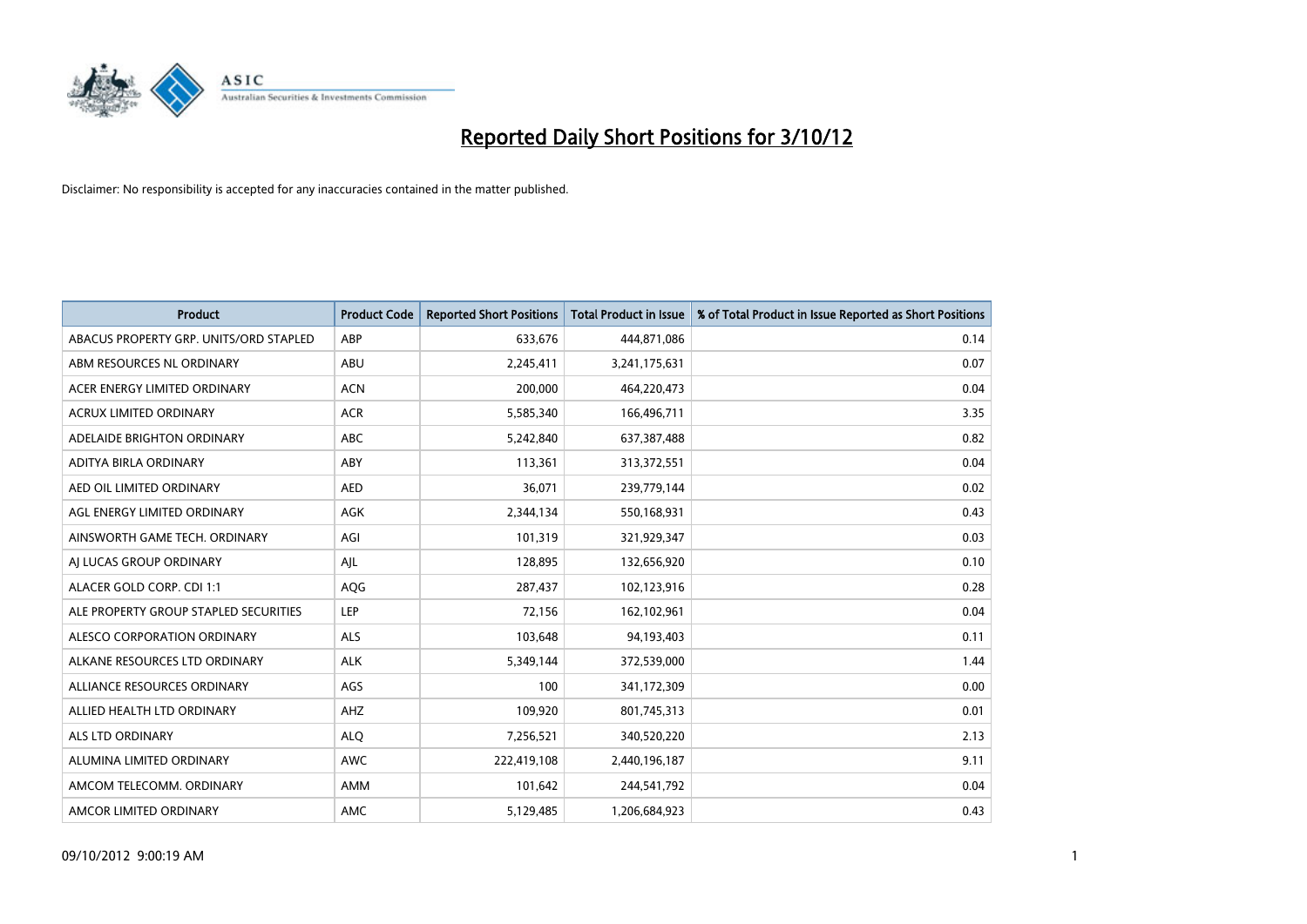

| <b>Product</b>                          | <b>Product Code</b> | <b>Reported Short Positions</b> | <b>Total Product in Issue</b> | % of Total Product in Issue Reported as Short Positions |
|-----------------------------------------|---------------------|---------------------------------|-------------------------------|---------------------------------------------------------|
| AMP LIMITED ORDINARY                    | AMP                 | 6,614,883                       | 2,894,931,180                 | 0.23                                                    |
| AMPELLA MINING ORDINARY                 | <b>AMX</b>          | 5,130,629                       | 246,800,493                   | 2.08                                                    |
| ANGLOGOLD ASHANTI CDI 5:1               | AGG                 | 1,000                           | 89,207,765                    | 0.00                                                    |
| ANSELL LIMITED ORDINARY                 | <b>ANN</b>          | 4,442,576                       | 130,745,985                   | 3.40                                                    |
| ANTARES ENERGY LTD ORDINARY             | <b>AZZ</b>          | 431,069                         | 257,000,000                   | 0.17                                                    |
| ANZ BANKING GRP LTD ORDINARY            | ANZ                 | 10,386,517                      | 2,717,324,826                 | 0.38                                                    |
| APA GROUP STAPLED SECURITIES            | <b>APA</b>          | 40,060,080                      | 651,633,068                   | 6.15                                                    |
| APN NEWS & MEDIA ORDINARY               | <b>APN</b>          | 12,901,628                      | 661,526,586                   | 1.95                                                    |
| AQUARIUS PLATINUM. ORDINARY             | <b>AOP</b>          | 16,634,440                      | 472,851,336                   | 3.52                                                    |
| AQUILA RESOURCES ORDINARY               | <b>AQA</b>          | 7,384,370                       | 411,804,442                   | 1.79                                                    |
| ARAFURA RESOURCE LTD ORDINARY           | <b>ARU</b>          | 5,101,403                       | 396,004,144                   | 1.29                                                    |
| ARB CORPORATION ORDINARY                | <b>ARP</b>          | 69,390                          | 72,481,302                    | 0.10                                                    |
| ARDENT LEISURE GROUP STAPLED SECURITIES | AAD                 | 163,900                         | 380,315,114                   | 0.04                                                    |
| ARISTOCRAT LEISURE ORDINARY             | ALL                 | 20,574,031                      | 550,502,889                   | 3.74                                                    |
| ARRIUM LTD ORDINARY                     | ARI                 | 22,423,586                      | 1,345,665,626                 | 1.67                                                    |
| ASCIANO LIMITED ORDINARY                | <b>AIO</b>          | 8,879,608                       | 975,385,664                   | 0.91                                                    |
| ASG GROUP LIMITED ORDINARY              | <b>ASZ</b>          | 854,824                         | 177, 187, 512                 | 0.48                                                    |
| ASPEN GROUP ORD/UNITS STAPLED           | <b>APZ</b>          | 7,650,991                       | 600,507,326                   | 1.27                                                    |
| ASPIRE MINING LTD ORDINARY              | <b>AKM</b>          | 270,206                         | 620,594,556                   | 0.04                                                    |
| ASTRO JAP PROP GROUP STAPLED SECURITIES | AJA                 | 3,990                           | 58,445,002                    | 0.01                                                    |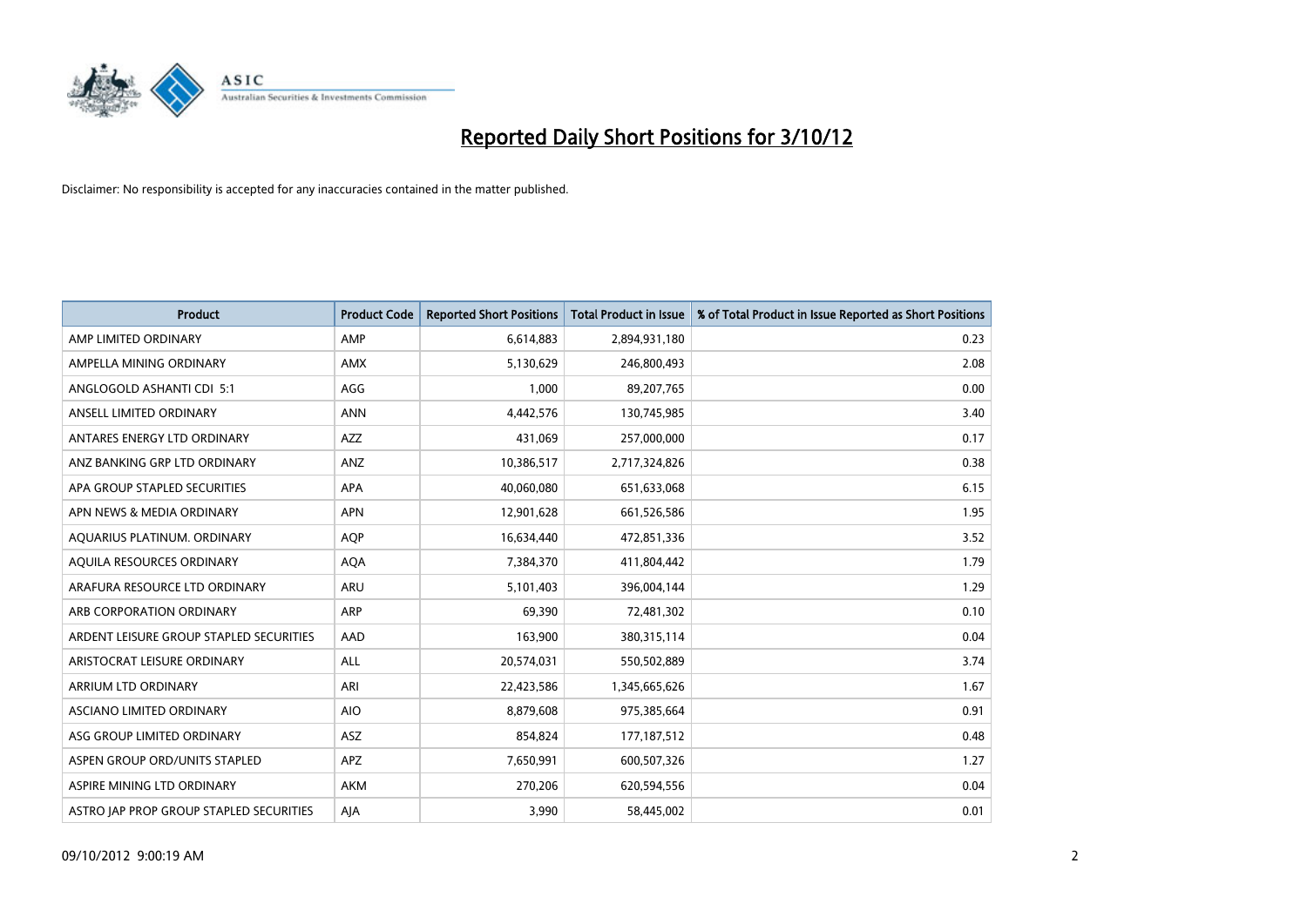

| <b>Product</b>                       | <b>Product Code</b> | <b>Reported Short Positions</b> | <b>Total Product in Issue</b> | % of Total Product in Issue Reported as Short Positions |
|--------------------------------------|---------------------|---------------------------------|-------------------------------|---------------------------------------------------------|
| ASX LIMITED ORDINARY                 | ASX                 | 3,453,266                       | 175,136,729                   | 1.97                                                    |
| ATLAS IRON LIMITED ORDINARY          | AGO                 | 12,218,429                      | 904,780,993                   | 1.35                                                    |
| AUCKLAND INTERNATION ORDINARY        | <b>AIA</b>          | 58,624                          | 1,322,564,489                 | 0.00                                                    |
| AURORA OIL & GAS ORDINARY            | <b>AUT</b>          | 7,607,002                       | 447,885,778                   | 1.70                                                    |
| AUSDRILL LIMITED ORDINARY            | <b>ASL</b>          | 11,753,531                      | 304,697,288                   | 3.86                                                    |
| AUSENCO LIMITED ORDINARY             | AAX                 | 671,508                         | 123,872,665                   | 0.54                                                    |
| AUSGOLD LIMITED ORDINARY             | <b>AUC</b>          | 50.000                          | 153,882,750                   | 0.03                                                    |
| <b>AUSTAL LIMITED ORDINARY</b>       | ASB                 | 142,831                         | 188,193,007                   | 0.08                                                    |
| AUSTIN ENGINEERING ORDINARY          | <b>ANG</b>          | 256,768                         | 72,314,403                    | 0.36                                                    |
| AUSTRALAND PROPERTY STAPLED SECURITY | <b>ALZ</b>          | 511,463                         | 576,846,597                   | 0.09                                                    |
| AUSTRALIAN AGRICULT. ORDINARY        | <b>AAC</b>          | 436,488                         | 312,905,085                   | 0.14                                                    |
| AUSTRALIAN INFRASTR. UNITS/ORDINARY  | <b>AIX</b>          | 2,743,490                       | 620,733,944                   | 0.44                                                    |
| <b>AUSTRALIAN PHARM, ORDINARY</b>    | API                 | 216,987                         | 488,115,883                   | 0.04                                                    |
| AUTOMOTIVE HOLDINGS ORDINARY         | AHE                 | 78.017                          | 260,579,682                   | 0.03                                                    |
| AVJENNINGS LIMITED ORDINARY          | AVI                 | 175,001                         | 274,588,694                   | 0.06                                                    |
| AWE LIMITED ORDINARY                 | <b>AWE</b>          | 2,471,309                       | 521,871,941                   | 0.47                                                    |
| AZIMUTH RES LTD ORDINARY             | <b>AZH</b>          | 992,014                         | 418,911,161                   | 0.24                                                    |
| BANDANNA ENERGY ORDINARY             | <b>BND</b>          | 7,548,330                       | 528,481,199                   | 1.43                                                    |
| BANK OF OUEENSLAND, ORDINARY         | <b>BOQ</b>          | 8,582,444                       | 308,797,224                   | 2.78                                                    |
| <b>BANNERMAN RESOURCES ORDINARY</b>  | <b>BMN</b>          | 10.000                          | 302,069,772                   | 0.00                                                    |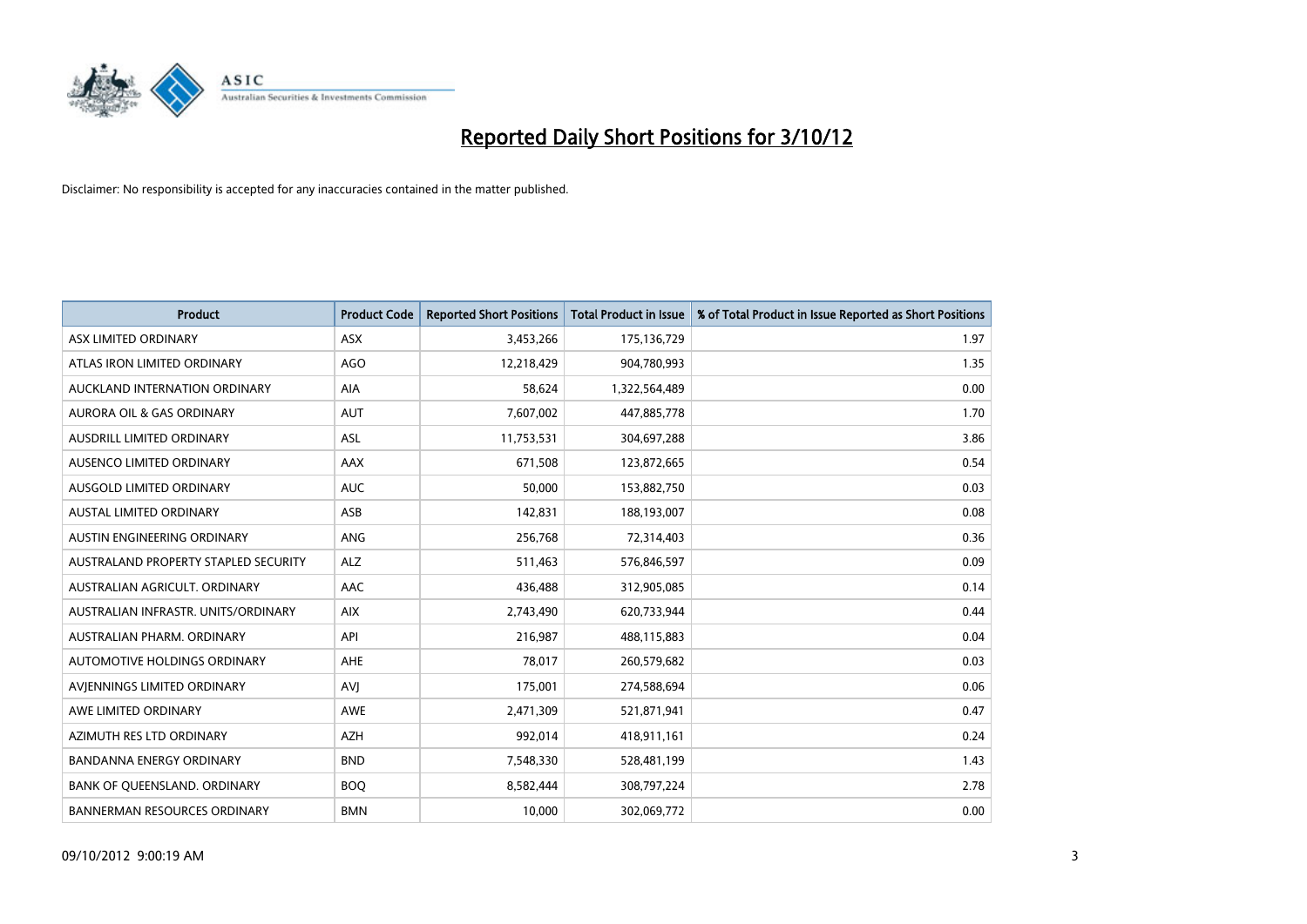

| <b>Product</b>                       | <b>Product Code</b> | <b>Reported Short Positions</b> | <b>Total Product in Issue</b> | % of Total Product in Issue Reported as Short Positions |
|--------------------------------------|---------------------|---------------------------------|-------------------------------|---------------------------------------------------------|
| <b>BASE RES LIMITED ORDINARY</b>     | <b>BSE</b>          | 843,216                         | 460,440,029                   | 0.18                                                    |
| <b>BATHURST RESOURCES ORDINARY</b>   | <b>BTU</b>          | 41,427,219                      | 696,747,997                   | 5.95                                                    |
| <b>BC IRON LIMITED ORDINARY</b>      | <b>BCI</b>          | 29,655                          | 103,861,000                   | 0.03                                                    |
| BEACH ENERGY LIMITED ORDINARY        | <b>BPT</b>          | 27,085,669                      | 1,262,940,447                 | 2.14                                                    |
| BEADELL RESOURCE LTD ORDINARY        | <b>BDR</b>          | 15,311,019                      | 724,704,752                   | 2.11                                                    |
| BENDIGO AND ADELAIDE ORDINARY        | <b>BEN</b>          | 9,119,191                       | 402,043,927                   | 2.27                                                    |
| BERKELEY RESOURCES ORDINARY          | <b>BKY</b>          | 179,236                         | 179,393,273                   | 0.10                                                    |
| <b>BHP BILLITON LIMITED ORDINARY</b> | <b>BHP</b>          | 8,866,105                       | 3,211,691,105                 | 0.28                                                    |
| <b>BILLABONG ORDINARY</b>            | <b>BBG</b>          | 1,318,385                       | 478,944,292                   | 0.28                                                    |
| <b>BIOTA HOLDINGS ORDINARY</b>       | <b>BTA</b>          | 811,838                         | 182,763,651                   | 0.44                                                    |
| <b>BLACKTHORN RESOURCES ORDINARY</b> | <b>BTR</b>          | 232,616                         | 164,285,950                   | 0.14                                                    |
| <b>BLUESCOPE STEEL LTD ORDINARY</b>  | <b>BSL</b>          | 20,267,747                      | 3,349,185,247                 | 0.61                                                    |
| <b>BOART LONGYEAR ORDINARY</b>       | <b>BLY</b>          | 5,427,185                       | 461,163,412                   | 1.18                                                    |
| <b>BOOM LOGISTICS ORDINARY</b>       | <b>BOL</b>          | 8,424                           | 468,663,585                   | 0.00                                                    |
| BORAL LIMITED, ORDINARY              | <b>BLD</b>          | 46,133,891                      | 766,235,816                   | 6.02                                                    |
| BRADKEN LIMITED ORDINARY             | <b>BKN</b>          | 5,368,951                       | 169,240,662                   | 3.17                                                    |
| <b>BRAMBLES LIMITED ORDINARY</b>     | <b>BXB</b>          | 5,449,529                       | 1,555,204,787                 | 0.35                                                    |
| BREVILLE GROUP LTD ORDINARY          | <b>BRG</b>          | 1,079                           | 130,095,322                   | 0.00                                                    |
| <b>BRICKWORKS LIMITED ORDINARY</b>   | <b>BKW</b>          | 11,772                          | 147,567,333                   | 0.01                                                    |
| BT INVESTMENT MNGMNT ORDINARY        | <b>BTT</b>          | 383,642                         | 267,906,977                   | 0.14                                                    |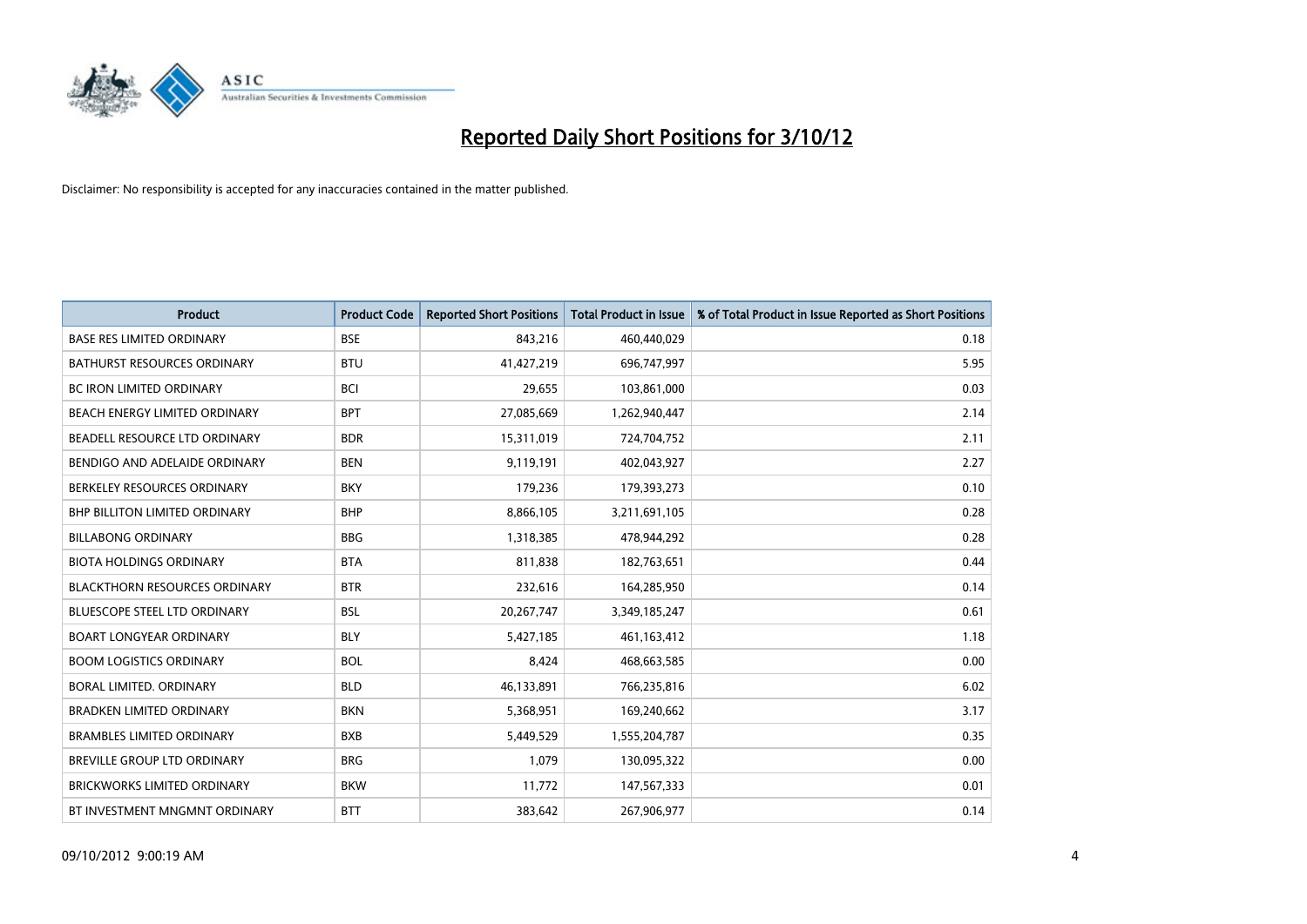

| <b>Product</b>                          | <b>Product Code</b> | <b>Reported Short Positions</b> | <b>Total Product in Issue</b> | % of Total Product in Issue Reported as Short Positions |
|-----------------------------------------|---------------------|---------------------------------|-------------------------------|---------------------------------------------------------|
| <b>BUCCANEER ENERGY LTD ORDINARY</b>    | <b>BCC</b>          | 3,300,662                       | 1,321,445,371                 | 0.25                                                    |
| <b>BURU ENERGY ORDINARY</b>             | <b>BRU</b>          | 10,710,531                      | 251,032,144                   | 4.27                                                    |
| <b>BWP TRUST ORDINARY UNITS</b>         | <b>BWP</b>          | 4,584,168                       | 533,645,790                   | 0.86                                                    |
| CABCHARGE AUSTRALIA ORDINARY            | CAB                 | 5,059,590                       | 120,430,683                   | 4.20                                                    |
| <b>CALIBRE GROUP LTD ORDINARY</b>       | <b>CGH</b>          | 252,799                         | 293,192,506                   | 0.09                                                    |
| CALTEX AUSTRALIA ORDINARY               | <b>CTX</b>          | 3,603,873                       | 270,000,000                   | 1.33                                                    |
| CAPE LAMBERT RES LTD ORDINARY           | <b>CFE</b>          | 548.339                         | 689,108,792                   | 0.08                                                    |
| CARABELLA RES LTD ORDINARY              | <b>CLR</b>          | 78,579                          | 133,642,797                   | 0.06                                                    |
| <b>CARBON ENERGY ORDINARY</b>           | <b>CNX</b>          | 48,071                          | 776,306,566                   | 0.01                                                    |
| <b>CARDNO LIMITED ORDINARY</b>          | CDD                 | 2,524,115                       | 138,578,044                   | 1.82                                                    |
| CARNARVON PETROLEUM ORDINARY            | <b>CVN</b>          | 2,953,101                       | 694,644,634                   | 0.43                                                    |
| CARSALES.COM LTD ORDINARY               | <b>CRZ</b>          | 14,244,048                      | 235,089,159                   | 6.06                                                    |
| CENTRO RETAIL AUST ORD/UNIT STAPLED SEC | <b>CRF</b>          | 17,912,332                      | 1,427,391,696                 | 1.25                                                    |
| <b>CERAMIC FUEL CELLS ORDINARY</b>      | <b>CFU</b>          | 5,464                           | 1,558,731,320                 | 0.00                                                    |
| CFS RETAIL TRUST GRP STAPLED SECURITIES | <b>CFX</b>          | 52,395,870                      | 2,828,495,659                 | 1.85                                                    |
| CGA MINING LIMITED ORDINARY             | <b>CGX</b>          | 3,146                           | 337,865,726                   | 0.00                                                    |
| CHALLENGER DIV.PRO. STAPLED UNITS       | <b>CDI</b>          | 17,296                          | 214,101,013                   | 0.01                                                    |
| CHALLENGER INFRAST. STAPLED UNITS       | <b>CIF</b>          | 598,964                         | 316,223,785                   | 0.19                                                    |
| <b>CHALLENGER LIMITED ORDINARY</b>      | <b>CGF</b>          | 9,799,756                       | 544,652,710                   | 1.80                                                    |
| CHARTER HALL GROUP STAPLED US PROHIBIT. | <b>CHC</b>          | 341.922                         | 298.684.347                   | 0.11                                                    |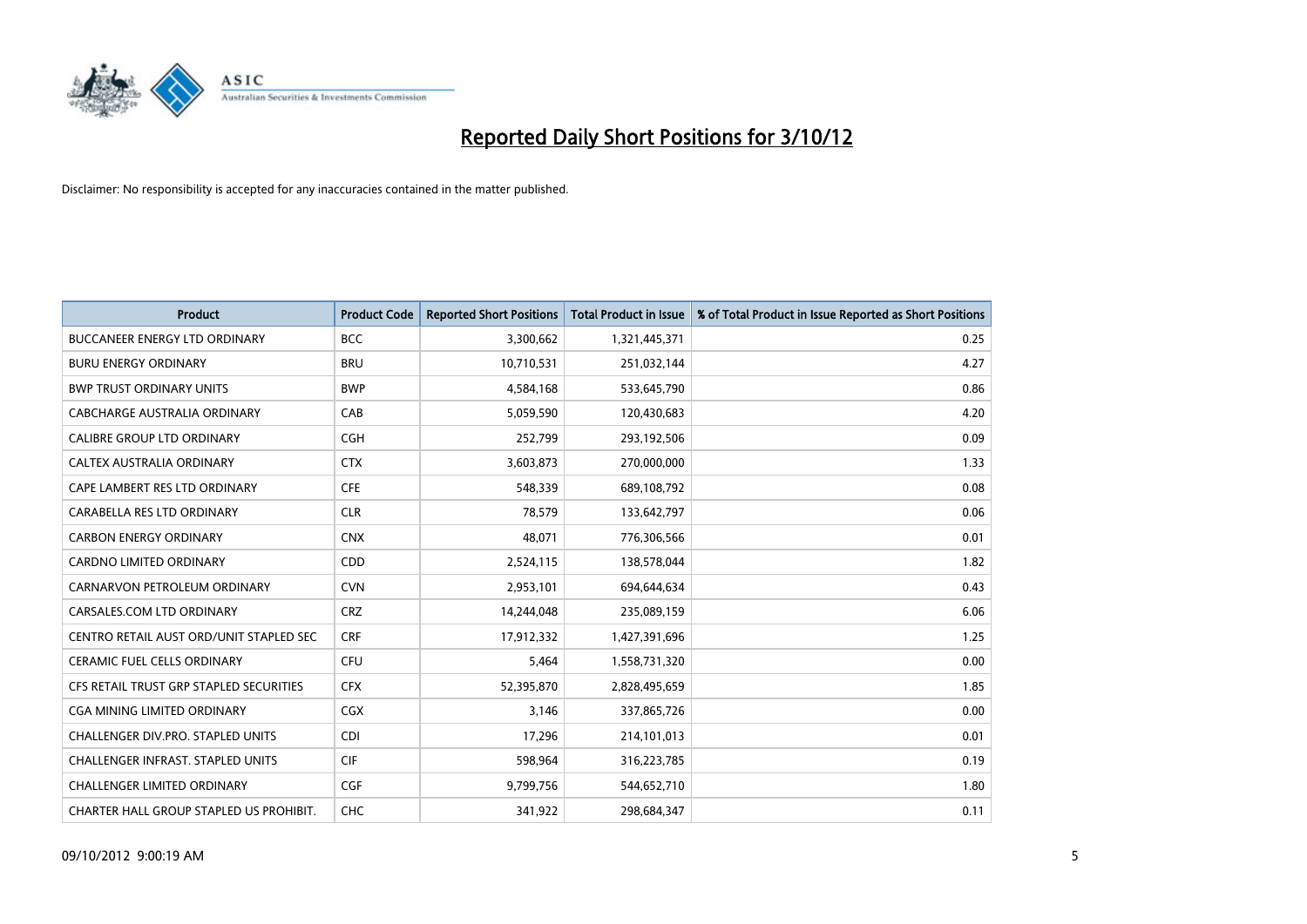

| <b>Product</b>                          | <b>Product Code</b> | <b>Reported Short Positions</b> | <b>Total Product in Issue</b> | % of Total Product in Issue Reported as Short Positions |
|-----------------------------------------|---------------------|---------------------------------|-------------------------------|---------------------------------------------------------|
| <b>CHARTER HALL RETAIL UNITS</b>        | <b>CQR</b>          | 720,659                         | 299,628,571                   | 0.24                                                    |
| <b>CHORUS LIMITED ORDINARY</b>          | <b>CNU</b>          | 968,950                         | 385,082,123                   | 0.25                                                    |
| CITIGOLD CORP LTD ORDINARY              | <b>CTO</b>          | 1,055,317                       | 1,238,622,051                 | 0.09                                                    |
| <b>CLOUGH LIMITED ORDINARY</b>          | <b>CLO</b>          | 173,038                         | 773,989,006                   | 0.02                                                    |
| <b>CNPR GRP UNITS/ORD STAPLED</b>       | <b>CNP</b>          | 2,537                           | 972,414,514                   | 0.00                                                    |
| COAL OF AFRICA LTD ORDINARY             | <b>CZA</b>          | 45,974                          | 800,951,034                   | 0.01                                                    |
| <b>COALSPUR MINES LTD ORDINARY</b>      | <b>CPL</b>          | 12,484,759                      | 620,729,899                   | 2.01                                                    |
| COCA-COLA AMATIL ORDINARY               | <b>CCL</b>          | 4,744,402                       | 761,319,007                   | 0.62                                                    |
| COCHLEAR LIMITED ORDINARY               | <b>COH</b>          | 4,741,614                       | 56,972,605                    | 8.32                                                    |
| <b>COCKATOO COAL ORDINARY</b>           | <b>COK</b>          | 13,937,721                      | 1,016,746,908                 | 1.37                                                    |
| <b>COLLINS FOODS LTD ORDINARY</b>       | <b>CKF</b>          | 23,670                          | 93,000,003                    | 0.03                                                    |
| COMMONWEALTH BANK, ORDINARY             | <b>CBA</b>          | 16,433,821                      | 1,592,154,780                 | 1.03                                                    |
| <b>COMMONWEALTH PROP ORDINARY UNITS</b> | <b>CPA</b>          | 17,212,184                      | 2,347,003,413                 | 0.73                                                    |
| <b>COMPASS RESOURCES ORDINARY</b>       | <b>CMR</b>          | 7,472                           | 1,403,744,100                 | 0.00                                                    |
| <b>COMPUTERSHARE LTD ORDINARY</b>       | CPU                 | 8,276,394                       | 555,664,059                   | 1.49                                                    |
| CONSOLIDATED MEDIA. ORDINARY            | <b>CMI</b>          | 116,569                         | 561,834,996                   | 0.02                                                    |
| CONTINENTAL COAL LTD ORDINARY           | CCC                 | 983                             | 445,894,046                   | 0.00                                                    |
| COOPER ENERGY LTD ORDINARY              | <b>COE</b>          | 681,782                         | 328,694,257                   | 0.21                                                    |
| <b>CREDIT CORP GROUP ORDINARY</b>       | <b>CCP</b>          | 40,803                          | 45,612,704                    | 0.09                                                    |
| <b>CROMWELL PROP STAPLED SECURITIES</b> | <b>CMW</b>          | 106,382                         | 1,172,863,454                 | 0.01                                                    |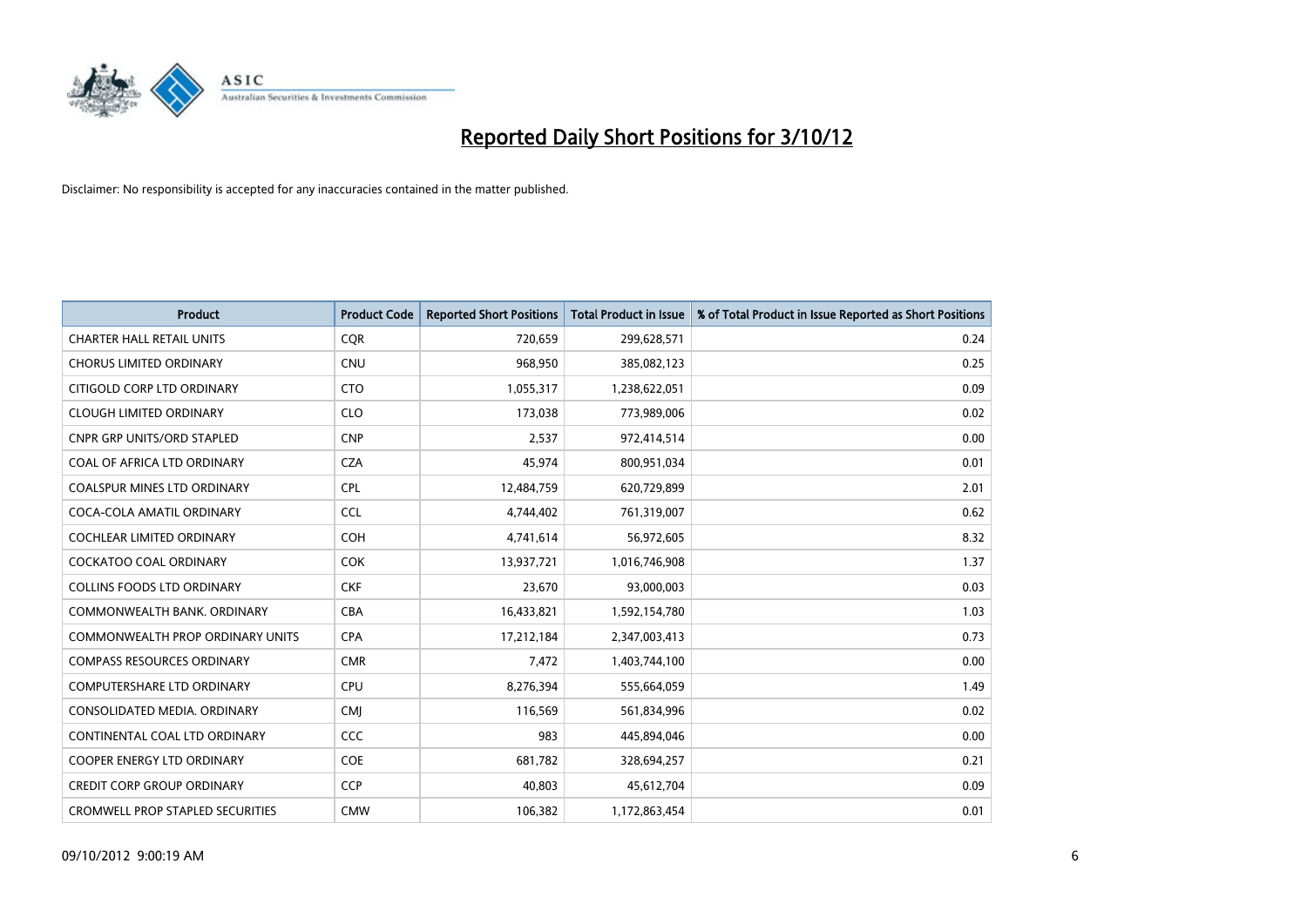

| <b>Product</b>                       | <b>Product Code</b> | <b>Reported Short Positions</b> | <b>Total Product in Issue</b> | % of Total Product in Issue Reported as Short Positions |
|--------------------------------------|---------------------|---------------------------------|-------------------------------|---------------------------------------------------------|
| <b>CROWN LIMITED ORDINARY</b>        | <b>CWN</b>          | 8,088,875                       | 728,394,185                   | 1.11                                                    |
| <b>CSG LIMITED ORDINARY</b>          | CSV                 | 827,133                         | 282,567,499                   | 0.29                                                    |
| <b>CSL LIMITED ORDINARY</b>          | <b>CSL</b>          | 3,530,678                       | 505,283,826                   | 0.70                                                    |
| <b>CSR LIMITED ORDINARY</b>          | <b>CSR</b>          | 45,009,274                      | 506,000,315                   | 8.90                                                    |
| <b>CUDECO LIMITED ORDINARY</b>       | CDU                 | 4,954,080                       | 188,183,961                   | 2.63                                                    |
| <b>CUE ENERGY RESOURCE ORDINARY</b>  | <b>CUE</b>          | 24,777                          | 698,119,720                   | 0.00                                                    |
| DART ENERGY LTD ORDINARY             | <b>DTE</b>          | 16,296,066                      | 769,340,406                   | 2.12                                                    |
| DATA#3 LIMITED ORDINARY              | <b>DTL</b>          | 10                              | 153,974,950                   | 0.00                                                    |
| DAVID JONES LIMITED ORDINARY         | <b>DIS</b>          | 48,407,976                      | 528,655,600                   | 9.16                                                    |
| <b>DECMIL GROUP LIMITED ORDINARY</b> | <b>DCG</b>          | 825,019                         | 167,567,757                   | 0.49                                                    |
| DEXUS PROPERTY GROUP STAPLED UNITS   | <b>DXS</b>          | 11,123,225                      | 4,839,024,176                 | 0.23                                                    |
| DISCOVERY METALS LTD ORDINARY        | <b>DML</b>          | 11,746,869                      | 484,771,941                   | 2.42                                                    |
| DOMINO PIZZA ENTERPR ORDINARY        | <b>DMP</b>          | 298,413                         | 70,092,674                    | 0.43                                                    |
| DORAY MINERALS LTD ORDINARY          | <b>DRM</b>          | 179,107                         | 81,626,525                    | 0.22                                                    |
| DOWNER EDI LIMITED ORDINARY          | <b>DOW</b>          | 9,212,636                       | 429,100,296                   | 2.15                                                    |
| DRILLSEARCH ENERGY ORDINARY          | <b>DLS</b>          | 2,950,138                       | 386,468,803                   | 0.76                                                    |
| DUET GROUP STAPLED US PROHIBIT.      | <b>DUE</b>          | 6,195,965                       | 1,116,638,606                 | 0.55                                                    |
| DULUXGROUP LIMITED ORDINARY          | <b>DLX</b>          | 9,308,053                       | 368,984,902                   | 2.52                                                    |
| <b>DWS LTD ORDINARY</b>              | <b>DWS</b>          |                                 | 132,362,763                   | 0.00                                                    |
| ECHO ENTERTAINMENT ORDINARY          | EGP                 | 11,944,967                      | 825,672,730                   | 1.45                                                    |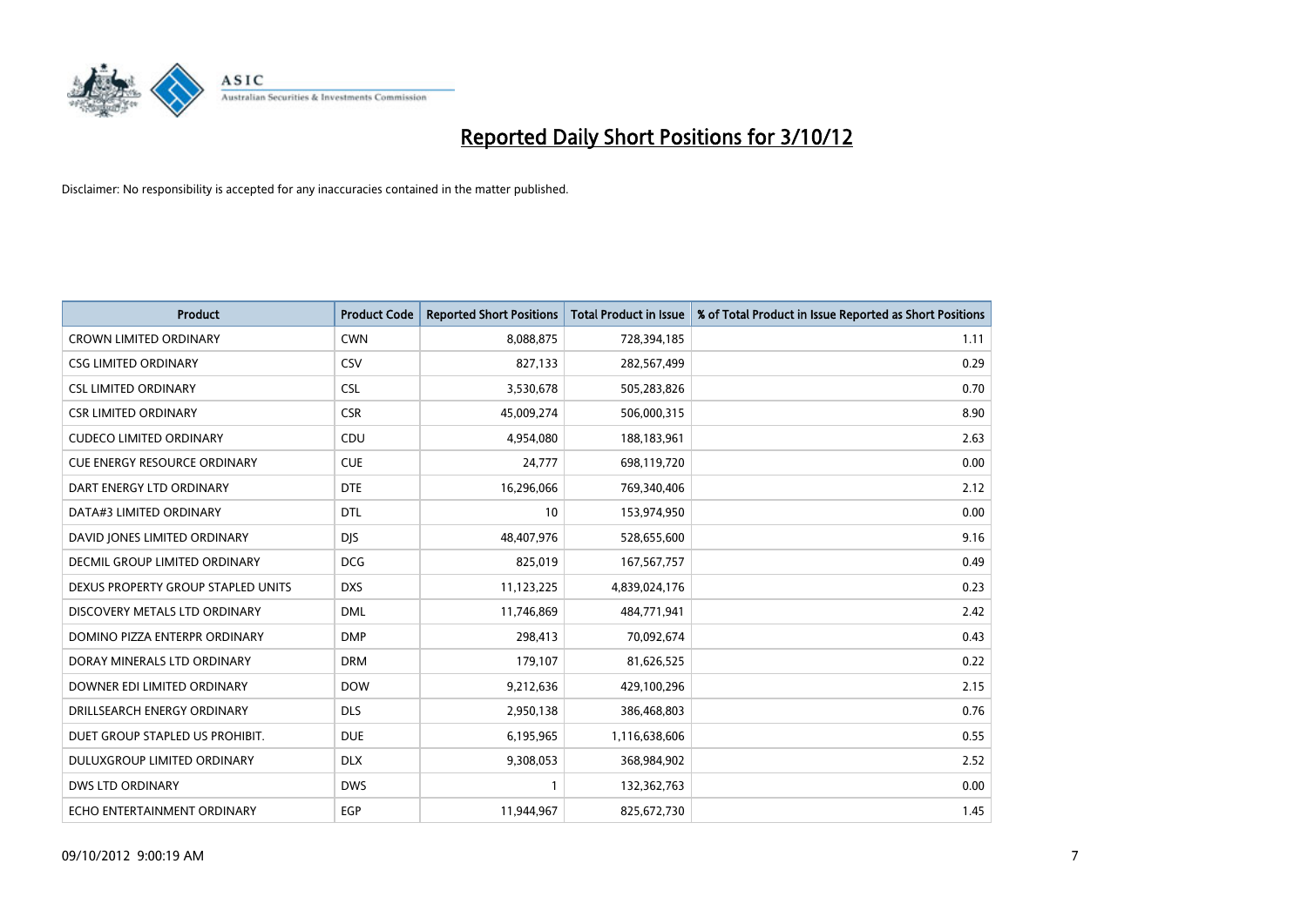

| <b>Product</b>                        | <b>Product Code</b> | <b>Reported Short Positions</b> | <b>Total Product in Issue</b> | % of Total Product in Issue Reported as Short Positions |
|---------------------------------------|---------------------|---------------------------------|-------------------------------|---------------------------------------------------------|
| <b>ELDERS LIMITED ORDINARY</b>        | <b>ELD</b>          | 17,957,020                      | 448,598,480                   | 4.00                                                    |
| ELEMENTAL MINERALS ORDINARY           | <b>ELM</b>          | 166,461                         | 243,614,280                   | 0.07                                                    |
| ELEMENTOS LIMITED ORDINARY            | <b>ELT</b>          | 16                              | 82,383,526                    | 0.00                                                    |
| <b>EMECO HOLDINGS ORDINARY</b>        | <b>EHL</b>          | 4,647,421                       | 631,237,586                   | 0.74                                                    |
| <b>ENDEAVOUR MIN CORP CDI 1:1</b>     | <b>EVR</b>          | 199,603                         | 119,771,509                   | 0.17                                                    |
| <b>ENERGY RESOURCES ORDINARY 'A'</b>  | <b>ERA</b>          | 6,860,896                       | 517,725,062                   | 1.33                                                    |
| <b>ENERGY WORLD CORPOR, ORDINARY</b>  | <b>EWC</b>          | 21,736,172                      | 1,734,166,672                 | 1.25                                                    |
| ENVESTRA LIMITED ORDINARY             | <b>ENV</b>          | 16,559,956                      | 1,572,392,111                 | 1.05                                                    |
| EQUATORIAL RES LTD ORDINARY           | <b>EQX</b>          | 48,484                          | 117,235,353                   | 0.04                                                    |
| EVOLUTION MINING LTD ORDINARY         | <b>EVN</b>          | 1,247,835                       | 707,605,713                   | 0.18                                                    |
| FAIRFAX MEDIA LTD ORDINARY            | <b>FXJ</b>          | 305,689,800                     | 2,351,955,725                 | 13.00                                                   |
| <b>FAR LTD ORDINARY</b>               | FAR                 | 21,000,000                      | 2,499,846,742                 | 0.84                                                    |
| FISHER & PAYKEL APP. ORDINARY         | <b>FPA</b>          | 250,000                         | 724,235,162                   | 0.03                                                    |
| FISHER & PAYKEL H. ORDINARY           | <b>FPH</b>          | 34,877                          | 538,087,084                   | 0.01                                                    |
| FKP PROPERTY GROUP STAPLED SECURITIES | <b>FKP</b>          | 76,833,971                      | 2,251,016,386                 | 3.41                                                    |
| FLEETWOOD CORP ORDINARY               | <b>FWD</b>          | 1,257,951                       | 59,304,823                    | 2.12                                                    |
| FLETCHER BUILDING ORDINARY            | <b>FBU</b>          | 10,714,425                      | 682,866,936                   | 1.57                                                    |
| FLEXIGROUP LIMITED ORDINARY           | <b>FXL</b>          | 188,275                         | 286,723,056                   | 0.07                                                    |
| <b>FLIGHT CENTRE ORDINARY</b>         | <b>FLT</b>          | 13,348,079                      | 100,149,257                   | 13.33                                                   |
| <b>FLINDERS MINES LTD ORDINARY</b>    | <b>FMS</b>          | 966.250                         | 1,821,300,404                 | 0.05                                                    |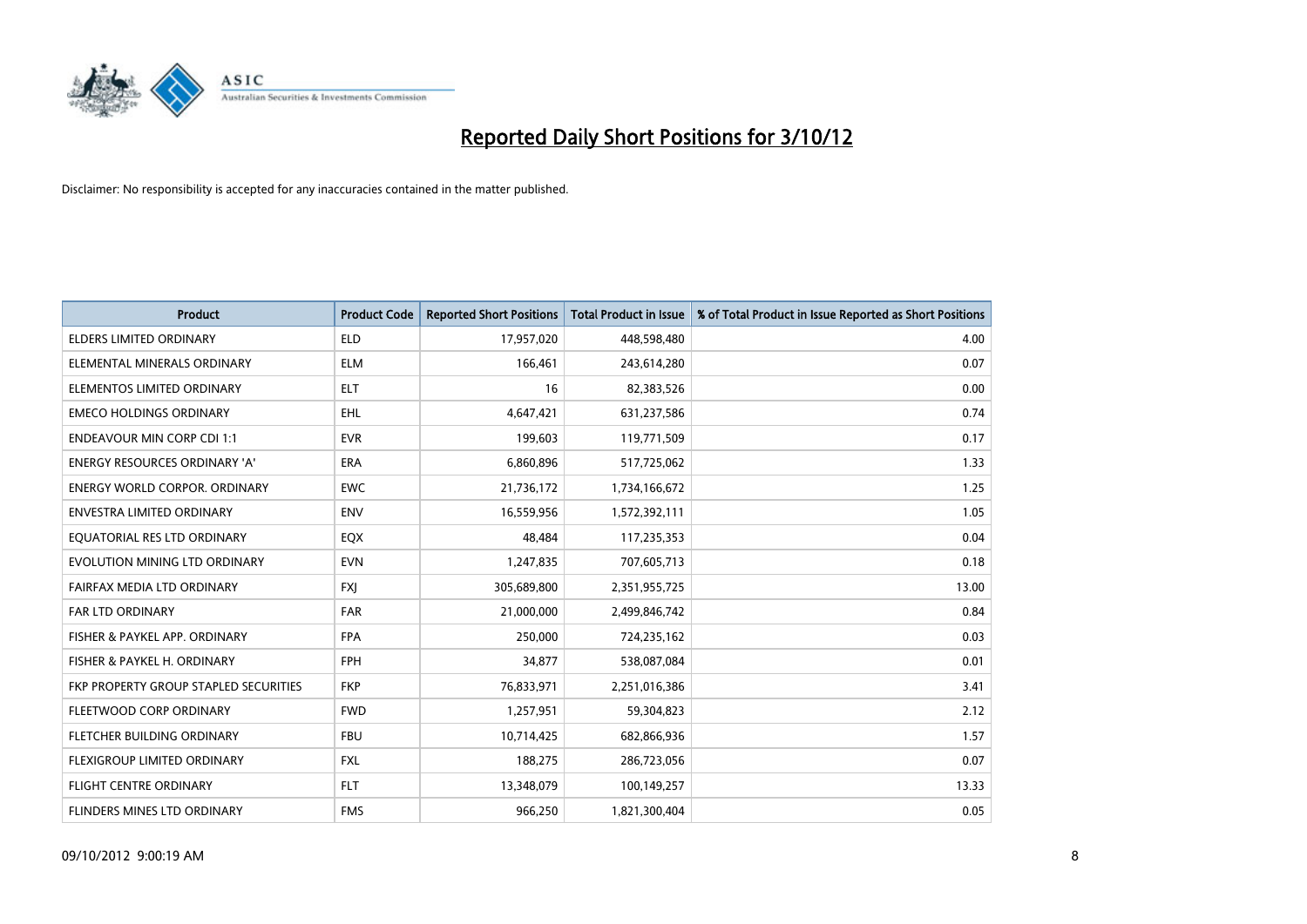

| <b>Product</b>                            | <b>Product Code</b> | <b>Reported Short Positions</b> | <b>Total Product in Issue</b> | % of Total Product in Issue Reported as Short Positions |
|-------------------------------------------|---------------------|---------------------------------|-------------------------------|---------------------------------------------------------|
| <b>FORGE GROUP LIMITED ORDINARY</b>       | FGE                 | 524,728                         | 86,169,014                    | 0.61                                                    |
| FORTESCUE METALS GRP ORDINARY             | <b>FMG</b>          | 218,323,213                     | 3,113,798,659                 | 7.01                                                    |
| <b>G.U.D. HOLDINGS ORDINARY</b>           | GUD                 | 1,202,635                       | 71,341,319                    | 1.69                                                    |
| <b>G8 EDUCATION LIMITED ORDINARY</b>      | <b>GEM</b>          | 246,311                         | 236,093,926                   | 0.10                                                    |
| <b>GALAXY RESOURCES ORDINARY</b>          | <b>GXY</b>          | 5,275,270                       | 506,359,341                   | 1.04                                                    |
| <b>GENETIC TECHNOLOGIES ORDINARY</b>      | <b>GTG</b>          | 1,005,270                       | 464,771,819                   | 0.22                                                    |
| <b>GEODYNAMICS LIMITED ORDINARY</b>       | GDY                 | 850                             | 406,452,608                   | 0.00                                                    |
| <b>GINDALBIE METALS LTD ORDINARY</b>      | GBG                 | 63,008,354                      | 1,247,487,454                 | 5.05                                                    |
| <b>GOODMAN FIELDER. ORDINARY</b>          | <b>GFF</b>          | 30,566,319                      | 1,955,559,207                 | 1.56                                                    |
| <b>GOODMAN GROUP STAPLED US PROHIBIT.</b> | <b>GMG</b>          | 11,036,330                      | 1,607,517,309                 | 0.69                                                    |
| <b>GPT GROUP STAPLED SEC.</b>             | <b>GPT</b>          | 6,129,657                       | 1,766,785,075                 | 0.35                                                    |
| <b>GRAINCORP LIMITED A CLASS ORDINARY</b> | <b>GNC</b>          | 4,170,206                       | 210,467,800                   | 1.98                                                    |
| <b>GRANGE RESOURCES. ORDINARY</b>         | <b>GRR</b>          | 2,691,256                       | 1,155,487,102                 | 0.23                                                    |
| <b>GREENLAND MIN EN LTD ORDINARY</b>      | GGG                 | 4,430,209                       | 416,590,488                   | 1.06                                                    |
| <b>GRYPHON MINERALS LTD ORDINARY</b>      | GRY                 | 20,767,999                      | 348,264,983                   | 5.96                                                    |
| <b>GUILDFORD COAL LTD ORDINARY</b>        | <b>GUF</b>          | 2,178,950                       | 521,046,899                   | 0.42                                                    |
| <b>GUIARAT NRE COAL LTD ORDINARY</b>      | <b>GNM</b>          | 8,100                           | 1,123,137,858                 | 0.00                                                    |
| <b>GUNNS LIMITED ORDINARY</b>             | <b>GNS</b>          | 51,528,090                      | 848,401,559                   | 6.07                                                    |
| <b>GWA GROUP LTD ORDINARY</b>             | <b>GWA</b>          | 10,629,932                      | 302,005,514                   | 3.52                                                    |
| <b>HARVEY NORMAN ORDINARY</b>             | <b>HVN</b>          | 94.756.901                      | 1,062,316,784                 | 8.92                                                    |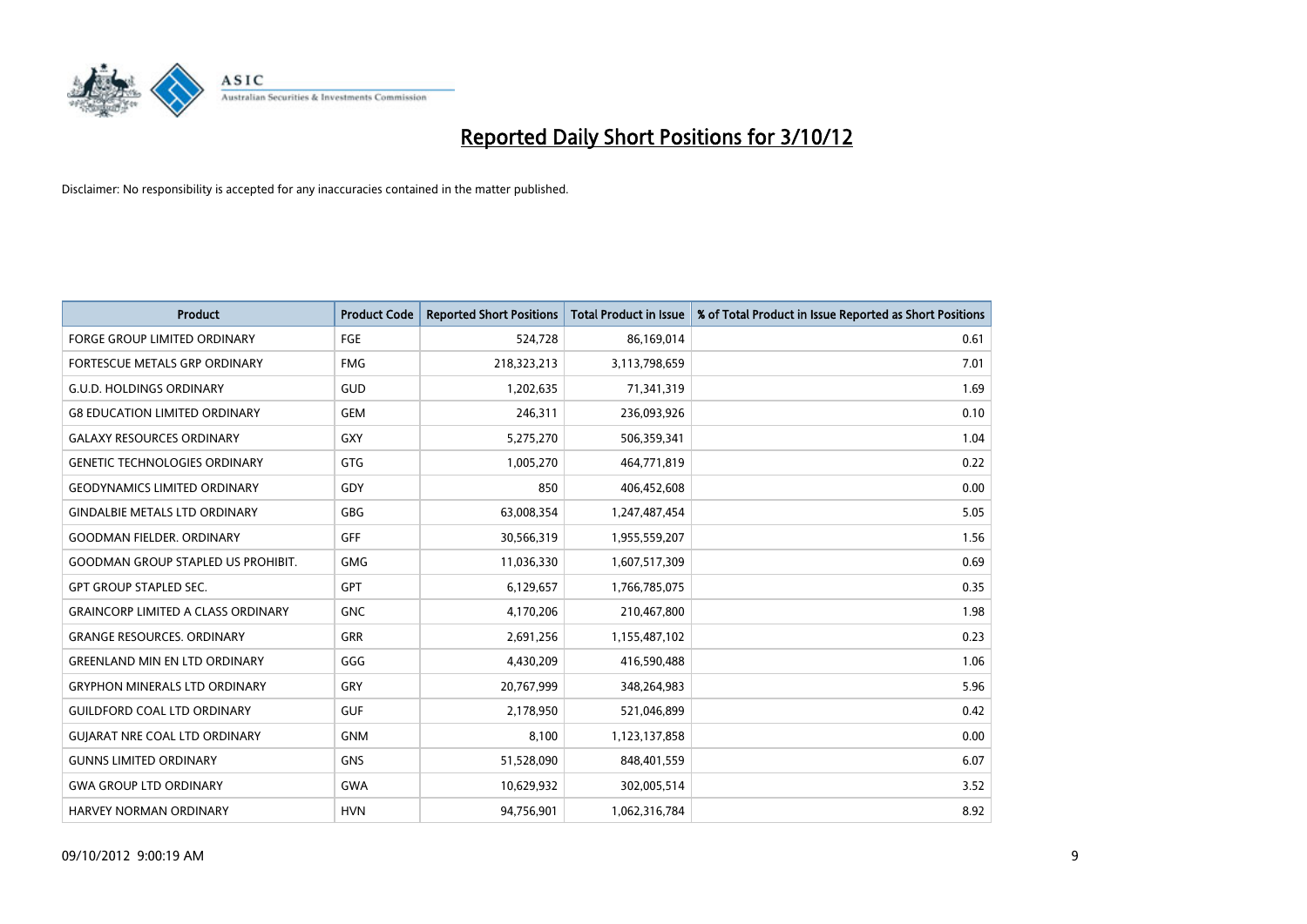

| <b>Product</b>                           | <b>Product Code</b> | <b>Reported Short Positions</b> | <b>Total Product in Issue</b> | % of Total Product in Issue Reported as Short Positions |
|------------------------------------------|---------------------|---------------------------------|-------------------------------|---------------------------------------------------------|
| HASTIE GROUP LIMITED ORDINARY            | <b>HST</b>          | 233,914                         | 137,353,504                   | 0.17                                                    |
| HASTINGS DIVERSIFIED STAPLED SECURITY    | <b>HDF</b>          | 370,155                         | 530,001,072                   | 0.07                                                    |
| <b>HENDERSON GROUP CDI 1:1</b>           | <b>HGG</b>          | 6,764,778                       | 703,767,300                   | 0.96                                                    |
| HFA HOLDINGS LIMITED ORDINARY            | <b>HFA</b>          | 3,809                           | 117,332,831                   | 0.00                                                    |
| HILLGROVE RES LTD ORDINARY               | <b>HGO</b>          | 2,546,474                       | 1,022,760,221                 | 0.25                                                    |
| HILLS HOLDINGS LTD ORDINARY              | <b>HIL</b>          | 2,624,230                       | 246,500,444                   | 1.06                                                    |
| HORIZON OIL LIMITED ORDINARY             | <b>HZN</b>          | 25,200,420                      | 1,130,811,515                 | 2.23                                                    |
| <b>ICON ENERGY LIMITED ORDINARY</b>      | <b>ICN</b>          | 72                              | 469,301,394                   | 0.00                                                    |
| <b>IINET LIMITED ORDINARY</b>            | <b>IIN</b>          | 281                             | 161,038,847                   | 0.00                                                    |
| <b>ILUKA RESOURCES ORDINARY</b>          | ILU                 | 49,754,655                      | 418,700,517                   | 11.88                                                   |
| <b>IMDEX LIMITED ORDINARY</b>            | <b>IMD</b>          | 1,808,515                       | 208,235,426                   | 0.87                                                    |
| IMF (AUSTRALIA) LTD ORDINARY             | <b>IMF</b>          | 19,973                          | 123,828,193                   | 0.02                                                    |
| <b>INCITEC PIVOT ORDINARY</b>            | IPL                 | 8,291,909                       | 1,628,730,107                 | 0.51                                                    |
| <b>INDEPENDENCE GROUP ORDINARY</b>       | <b>IGO</b>          | 12,051,437                      | 232,882,535                   | 5.17                                                    |
| <b>INDOPHIL RESOURCES ORDINARY</b>       | <b>IRN</b>          | 1,206,597                       | 1,203,146,194                 | 0.10                                                    |
| INDUSTREA LIMITED ORDINARY               | IDL                 | 8,849,708                       | 370,268,218                   | 2.39                                                    |
| <b>INFIGEN ENERGY STAPLED SECURITIES</b> | <b>IFN</b>          | 3,258,420                       | 762,265,972                   | 0.43                                                    |
| INSURANCE AUSTRALIA ORDINARY             | IAG.                | 7,154,272                       | 2,079,034,021                 | 0.34                                                    |
| <b>INTEGRA MINING LTD, ORDINARY</b>      | <b>IGR</b>          | 1,046,523                       | 934,440,899                   | 0.11                                                    |
| <b>INTREPID MINES ORDINARY</b>           | <b>IAU</b>          | 5,983,046                       | 553,721,671                   | 1.08                                                    |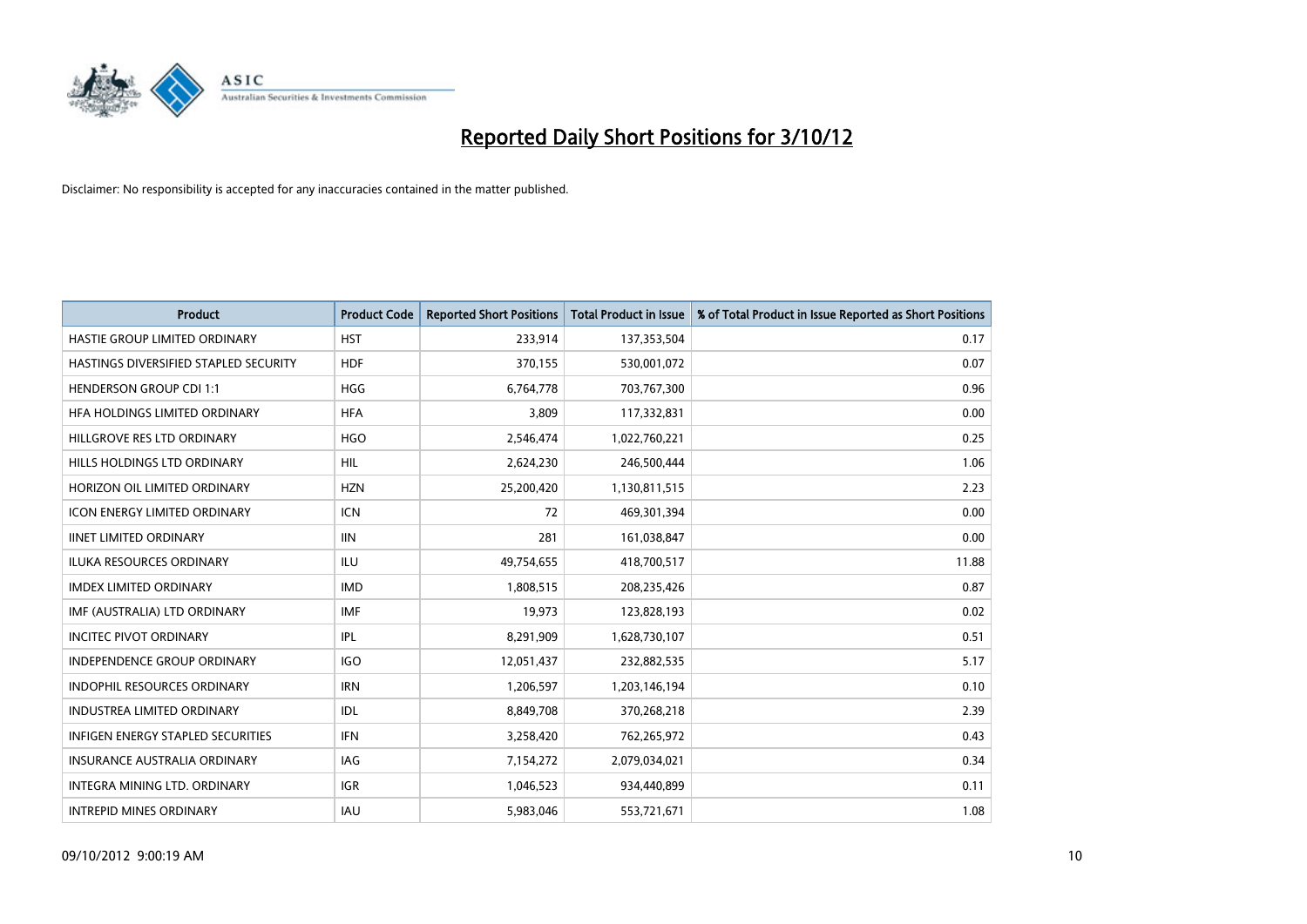

| <b>Product</b>                                | <b>Product Code</b> | <b>Reported Short Positions</b> | <b>Total Product in Issue</b> | % of Total Product in Issue Reported as Short Positions |
|-----------------------------------------------|---------------------|---------------------------------|-------------------------------|---------------------------------------------------------|
| <b>INVESTA OFFICE FUND STAPLED SECURITIES</b> | <b>IOF</b>          | 2,698,828                       | 614,047,458                   | 0.44                                                    |
| <b>INVOCARE LIMITED ORDINARY</b>              | IVC                 | 3,343,916                       | 110,030,298                   | 3.04                                                    |
| ION LIMITED ORDINARY                          | <b>ION</b>          | 164,453                         | 256,365,105                   | 0.06                                                    |
| <b>IOOF HOLDINGS LTD ORDINARY</b>             | IFL.                | 2,372,166                       | 229,794,395                   | 1.03                                                    |
| <b>IRESS LIMITED ORDINARY</b>                 | <b>IRE</b>          | 2,516,213                       | 128,620,231                   | 1.96                                                    |
| <b>IRON ORE HOLDINGS ORDINARY</b>             | <b>IOH</b>          | 39,352                          | 161,174,005                   | 0.02                                                    |
| ISHARES MSCI AUS 200 ISHARES MSCI AUS 200     | <b>IOZ</b>          | 10.606                          | 6,006,227                     | 0.18                                                    |
| <b>IVANHOE AUSTRALIA ORDINARY</b>             | <b>IVA</b>          | 2,376,579                       | 555,583,643                   | 0.43                                                    |
| JAMES HARDIE INDUST CHESS DEPOSITARY INT      | <b>IHX</b>          | 8,948,603                       | 439,542,775                   | 2.04                                                    |
| <b>IB HI-FI LIMITED ORDINARY</b>              | <b>IBH</b>          | 22,158,244                      | 98,850,643                    | 22.42                                                   |
| <b>JUPITER MINES ORDINARY</b>                 | <b>IMS</b>          | 481                             | 2,281,835,383                 | 0.00                                                    |
| <b>KAGARA LTD ORDINARY</b>                    | <b>KZL</b>          | 2,999,707                       | 798,953,117                   | 0.38                                                    |
| KANGAROO RES LTD ORDINARY                     | <b>KRL</b>          | 52,088                          | 3,434,430,012                 | 0.00                                                    |
| KAROON GAS AUSTRALIA ORDINARY                 | <b>KAR</b>          | 1,486,812                       | 221,420,769                   | 0.67                                                    |
| KATHMANDU HOLD LTD ORDINARY                   | <b>KMD</b>          | 786,480                         | 200,165,940                   | 0.39                                                    |
| <b>KBL MINING LIMITED ORDINARY</b>            | <b>KBL</b>          | 1,820                           | 292,335,629                   | 0.00                                                    |
| <b>KENTOR GOLD LIMITED ORDINARY</b>           | KGL                 | 275                             | 140,040,563                   | 0.00                                                    |
| KINGSGATE CONSOLID. ORDINARY                  | <b>KCN</b>          | 8,132,874                       | 151,347,122                   | 5.37                                                    |
| KINGSROSE MINING LTD ORDINARY                 | <b>KRM</b>          | 142,540                         | 289,318,617                   | 0.05                                                    |
| LEIGHTON HOLDINGS ORDINARY                    | LEI                 | 14,535,733                      | 337,088,765                   | 4.31                                                    |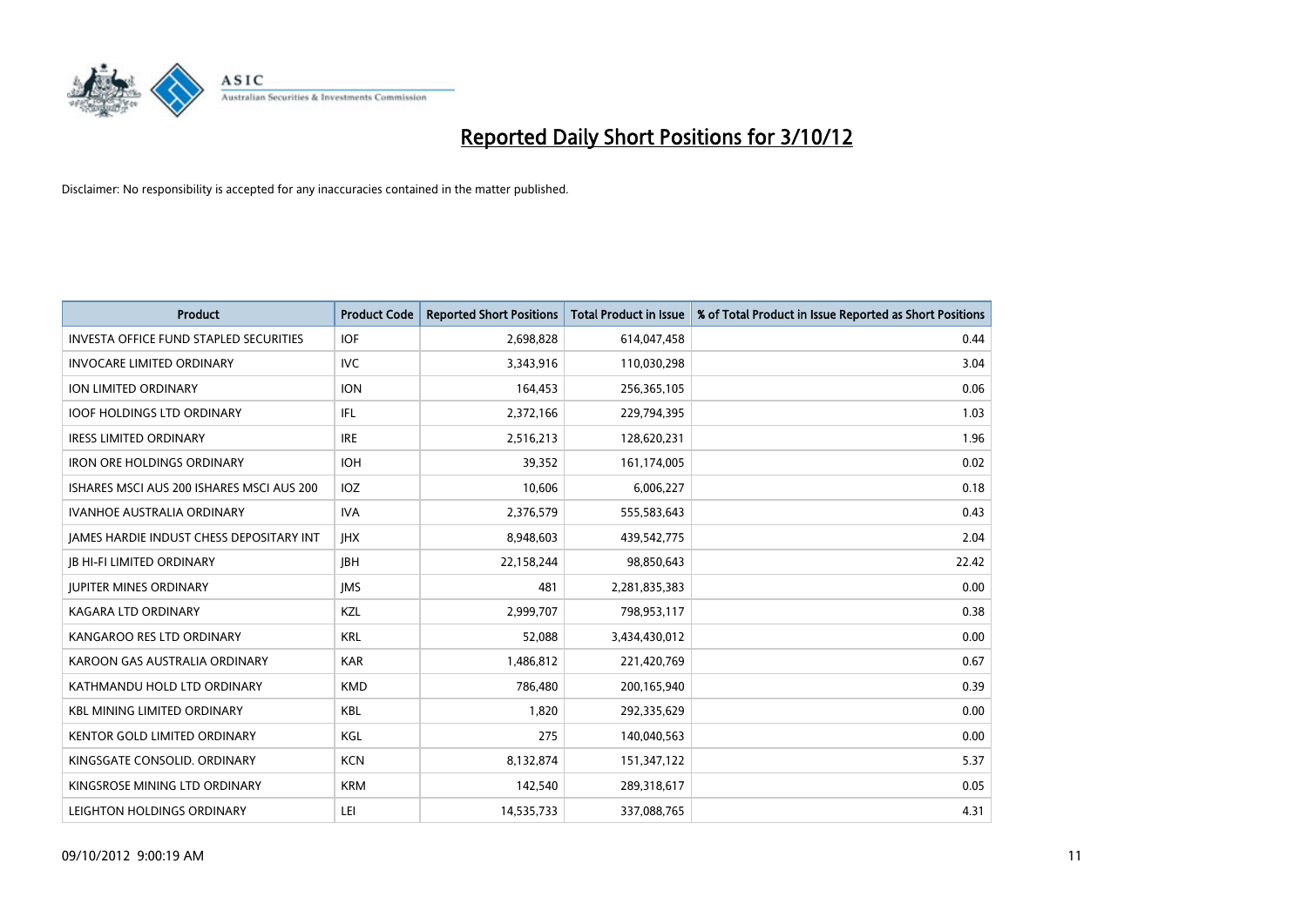

| <b>Product</b>                        | <b>Product Code</b> | <b>Reported Short Positions</b> | <b>Total Product in Issue</b> | % of Total Product in Issue Reported as Short Positions |
|---------------------------------------|---------------------|---------------------------------|-------------------------------|---------------------------------------------------------|
| LEND LEASE GROUP UNIT/ORD STAPLED     | LLC                 | 5,531,331                       | 574,351,883                   | 0.96                                                    |
| LINC ENERGY LTD ORDINARY              | <b>LNC</b>          | 25,248,867                      | 504,487,631                   | 5.00                                                    |
| LIQUEFIED NATURAL ORDINARY            | <b>LNG</b>          | 272,800                         | 267,699,015                   | 0.10                                                    |
| LYNAS CORPORATION ORDINARY            | <b>LYC</b>          | 232,161,861                     | 1,716,159,363                 | 13.53                                                   |
| M2 TELECOMMUNICATION ORDINARY         | <b>MTU</b>          | 4,303,125                       | 156,806,954                   | 2.74                                                    |
| <b>MACA LIMITED ORDINARY</b>          | <b>MLD</b>          | 70,793                          | 150,000,000                   | 0.05                                                    |
| <b>MACMAHON HOLDINGS ORDINARY</b>     | <b>MAH</b>          | 4,976,301                       | 741,316,038                   | 0.67                                                    |
| MACQ ATLAS ROADS GRP ORDINARY STAPLED | <b>MOA</b>          | 4,068,787                       | 478,531,436                   | 0.85                                                    |
| MACQUARIE GROUP LTD ORDINARY          | <b>MOG</b>          | 8,066,527                       | 339,207,464                   | 2.38                                                    |
| MAGELLAN FIN GRP LTD ORDINARY         | <b>MFG</b>          | 7,639                           | 152,558,341                   | 0.01                                                    |
| MARENGO MINING ORDINARY               | <b>MGO</b>          | 39,850                          | 1,137,720,551                 | 0.00                                                    |
| <b>MATRIX C &amp; E LTD ORDINARY</b>  | <b>MCE</b>          | 1,077,584                       | 94,555,428                    | 1.14                                                    |
| MAVERICK DRILLING ORDINARY            | <b>MAD</b>          | 5,128,977                       | 452,726,751                   | 1.13                                                    |
| MCMILLAN SHAKESPEARE ORDINARY         | <b>MMS</b>          | 28,583                          | 74,523,965                    | 0.04                                                    |
| MEDUSA MINING LTD ORDINARY            | <b>MML</b>          | 1,464,990                       | 188,903,911                   | 0.78                                                    |
| MELBOURNE IT LIMITED ORDINARY         | <b>MLB</b>          | 493,224                         | 81,965,992                    | 0.60                                                    |
| MEO AUSTRALIA LTD ORDINARY            | <b>MEO</b>          | 5,646,652                       | 539,913,260                   | 1.05                                                    |
| <b>MERMAID MARINE ORDINARY</b>        | <b>MRM</b>          | 1,625,093                       | 221,618,033                   | 0.73                                                    |
| MESOBLAST LIMITED ORDINARY            | <b>MSB</b>          | 18,272,105                      | 284,478,361                   | 6.42                                                    |
| METALS X LIMITED ORDINARY             | <b>MLX</b>          | 1,875,685                       | 1,316,663,257                 | 0.14                                                    |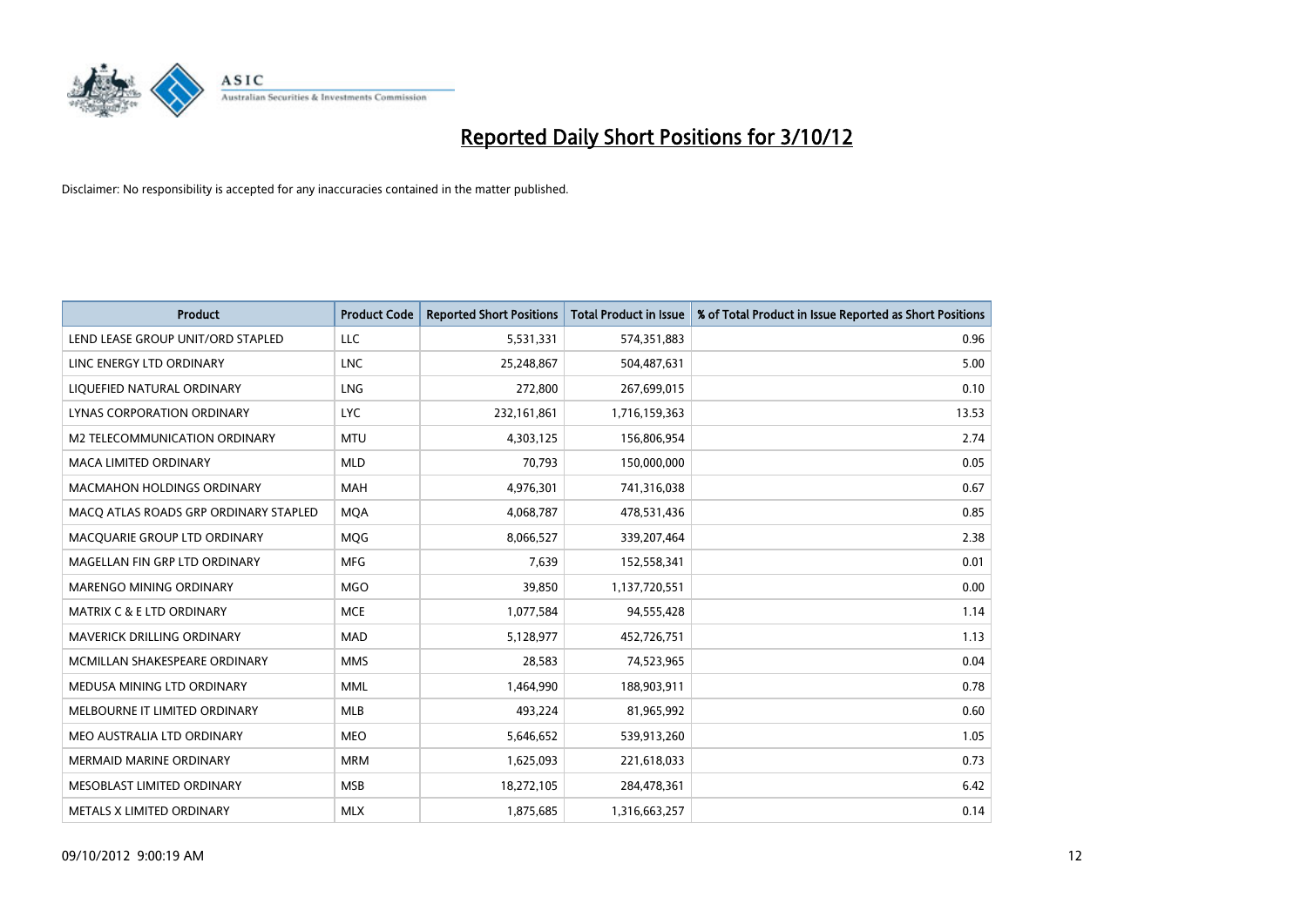

| <b>Product</b>                       | <b>Product Code</b> | <b>Reported Short Positions</b> | <b>Total Product in Issue</b> | % of Total Product in Issue Reported as Short Positions |
|--------------------------------------|---------------------|---------------------------------|-------------------------------|---------------------------------------------------------|
| METCASH LIMITED ORDINARY             | <b>MTS</b>          | 54,296,411                      | 880,704,786                   | 6.17                                                    |
| METMINCO LIMITED ORDINARY            | <b>MNC</b>          | 264,456                         | 1,749,541,573                 | 0.02                                                    |
| MICLYN EXP OFFSHR ORDINARY           | <b>MIO</b>          | 80,748                          | 278,639,188                   | 0.03                                                    |
| MILTON CORPORATION ORDINARY          | <b>MLT</b>          | 12,800                          | 121,625,655                   | 0.01                                                    |
| MINCOR RESOURCES NL ORDINARY         | <b>MCR</b>          | 2,321,174                       | 188,208,274                   | 1.23                                                    |
| MINERAL DEPOSITS ORDINARY            | <b>MDL</b>          | 428,051                         | 83,538,786                    | 0.51                                                    |
| MINERAL RESOURCES, ORDINARY          | <b>MIN</b>          | 6,312,632                       | 185,006,018                   | 3.41                                                    |
| MIRABELA NICKEL LTD ORDINARY         | <b>MBN</b>          | 13,981,823                      | 876,582,736                   | 1.60                                                    |
| MIRVAC GROUP STAPLED SECURITIES      | <b>MGR</b>          | 30,557,971                      | 3,425,587,451                 | 0.89                                                    |
| MOLOPO ENERGY LTD ORDINARY           | <b>MPO</b>          | 620,222                         | 245,849,711                   | 0.25                                                    |
| <b>MONADELPHOUS GROUP ORDINARY</b>   | <b>MND</b>          | 5,202,150                       | 90,663,543                    | 5.74                                                    |
| MORTGAGE CHOICE LTD ORDINARY         | MOC                 | 2,450,632                       | 122,819,572                   | 2.00                                                    |
| <b>MOUNT GIBSON IRON ORDINARY</b>    | <b>MGX</b>          | 2,838,257                       | 1,085,728,430                 | 0.26                                                    |
| <b>MURCHISON METALS LTD ORDINARY</b> | <b>MMX</b>          | 1,189,362                       | 450,427,346                   | 0.26                                                    |
| <b>MYER HOLDINGS LTD ORDINARY</b>    | <b>MYR</b>          | 69,842,738                      | 583,384,551                   | 11.97                                                   |
| <b>MYSTATE LIMITED ORDINARY</b>      | <b>MYS</b>          | 20,991                          | 87,012,663                    | 0.02                                                    |
| NATIONAL AUST, BANK ORDINARY         | <b>NAB</b>          | 12,530,112                      | 2,297,237,138                 | 0.55                                                    |
| NAVITAS LIMITED ORDINARY             | <b>NVT</b>          | 10,613,031                      | 375,367,918                   | 2.83                                                    |
| NEON ENERGY LIMITED ORDINARY         | <b>NEN</b>          | 3,691,771                       | 509,439,518                   | 0.72                                                    |
| NEW HOPE CORPORATION ORDINARY        | <b>NHC</b>          | 3,102,327                       | 830,526,815                   | 0.37                                                    |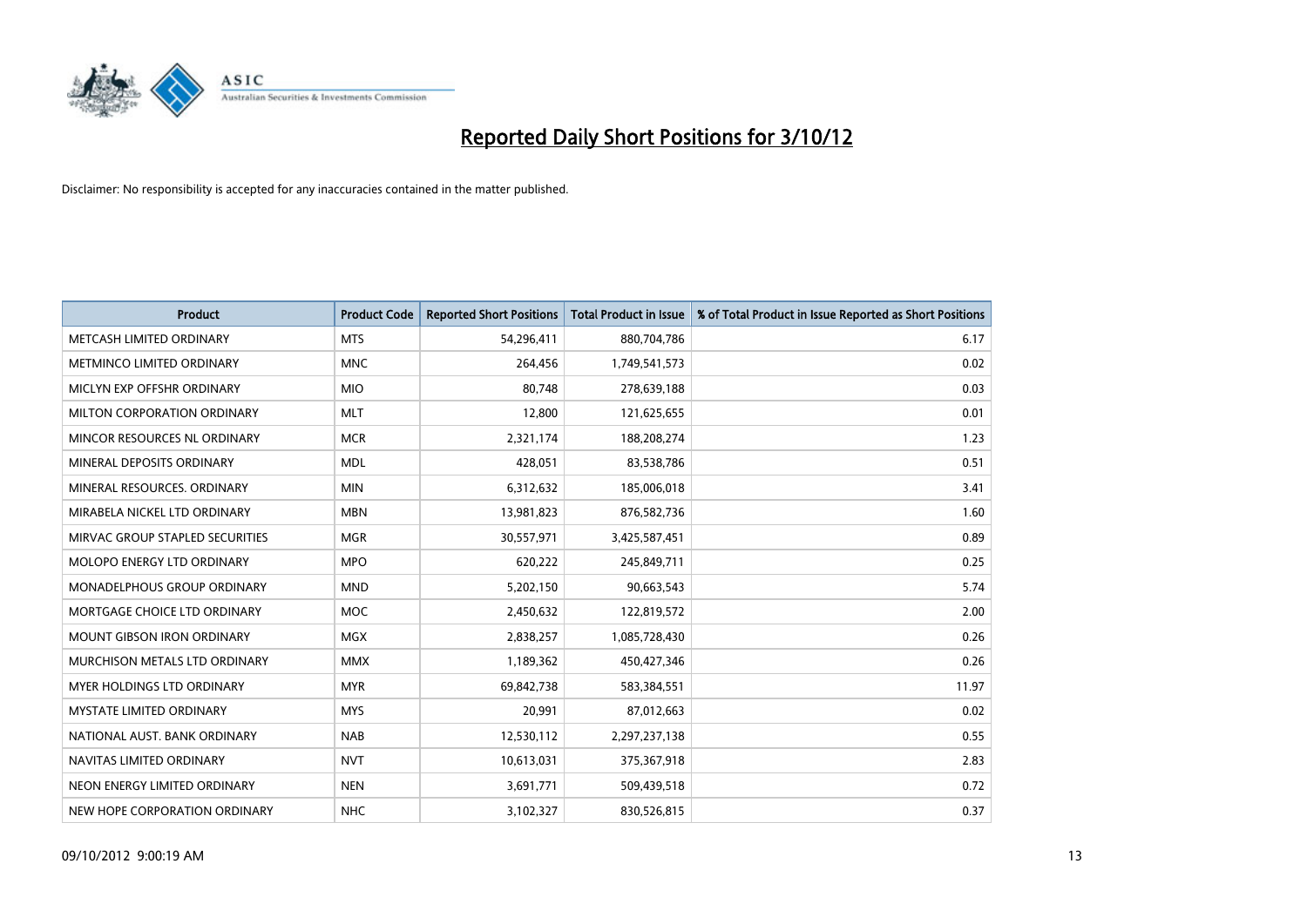

| <b>Product</b>                        | <b>Product Code</b> | <b>Reported Short Positions</b> | <b>Total Product in Issue</b> | % of Total Product in Issue Reported as Short Positions |
|---------------------------------------|---------------------|---------------------------------|-------------------------------|---------------------------------------------------------|
| NEW STANDARD ENERGY ORDINARY          | <b>NSE</b>          | 502,840                         | 305,331,847                   | 0.16                                                    |
| NEWCREST MINING ORDINARY              | <b>NCM</b>          | 3,022,387                       | 765,000,000                   | 0.40                                                    |
| NEWS CORP A NON-VOTING CDI            | <b>NWSLV</b>        | 3,265,291                       | 1,558,669,061                 | 0.21                                                    |
| NEWS CORP B VOTING CDI                | <b>NWS</b>          | 2,038,016                       | 798,520,953                   | 0.26                                                    |
| NEWSAT LIMITED ORDINARY               | <b>NWT</b>          | 70,000                          | 233,052,157                   | 0.03                                                    |
| NEXTDC LIMITED ORDINARY               | <b>NXT</b>          | 2,578,162                       | 150,602,388                   | 1.71                                                    |
| NEXUS ENERGY LIMITED ORDINARY         | <b>NXS</b>          | 2,637,370                       | 1,329,821,159                 | 0.20                                                    |
| NIB HOLDINGS LIMITED ORDINARY         | <b>NHF</b>          | 151,933                         | 439,004,182                   | 0.03                                                    |
| NIDO PETROLEUM ORDINARY               | <b>NDO</b>          | 105,313                         | 1,390,829,818                 | 0.01                                                    |
| NOBLE MINERAL RES ORDINARY            | <b>NMG</b>          | 4,504,930                       | 655,522,952                   | 0.69                                                    |
| NORFOLK GROUP ORDINARY                | <b>NFK</b>          | 350                             | 158,890,730                   | 0.00                                                    |
| NORTHERN IRON LTD ORDINARY            | <b>NFE</b>          | 537,825                         | 369,980,113                   | 0.15                                                    |
| NORTHERN STAR ORDINARY                | <b>NST</b>          | 959,666                         | 423,968,168                   | 0.23                                                    |
| NRW HOLDINGS LIMITED ORDINARY         | <b>NWH</b>          | 4,650,143                       | 278,888,011                   | 1.67                                                    |
| NUFARM LIMITED ORDINARY               | <b>NUF</b>          | 7,012,491                       | 262,142,247                   | 2.68                                                    |
| OAKTON LIMITED ORDINARY               | <b>OKN</b>          | 117,931                         | 91,721,874                    | 0.13                                                    |
| OCEANAGOLD CORP. CHESS DEPOSITARY INT | <b>OGC</b>          | 1,514,900                       | 263, 187, 264                 | 0.58                                                    |
| OIL SEARCH LTD ORDINARY               | <b>OSH</b>          | 6,240,327                       | 1,331,356,047                 | 0.47                                                    |
| OM HOLDINGS LIMITED ORDINARY          | OMH                 | 4,250,444                       | 673,423,337                   | 0.63                                                    |
| ORICA LIMITED ORDINARY                | ORI                 | 2,200,398                       | 365,642,802                   | 0.60                                                    |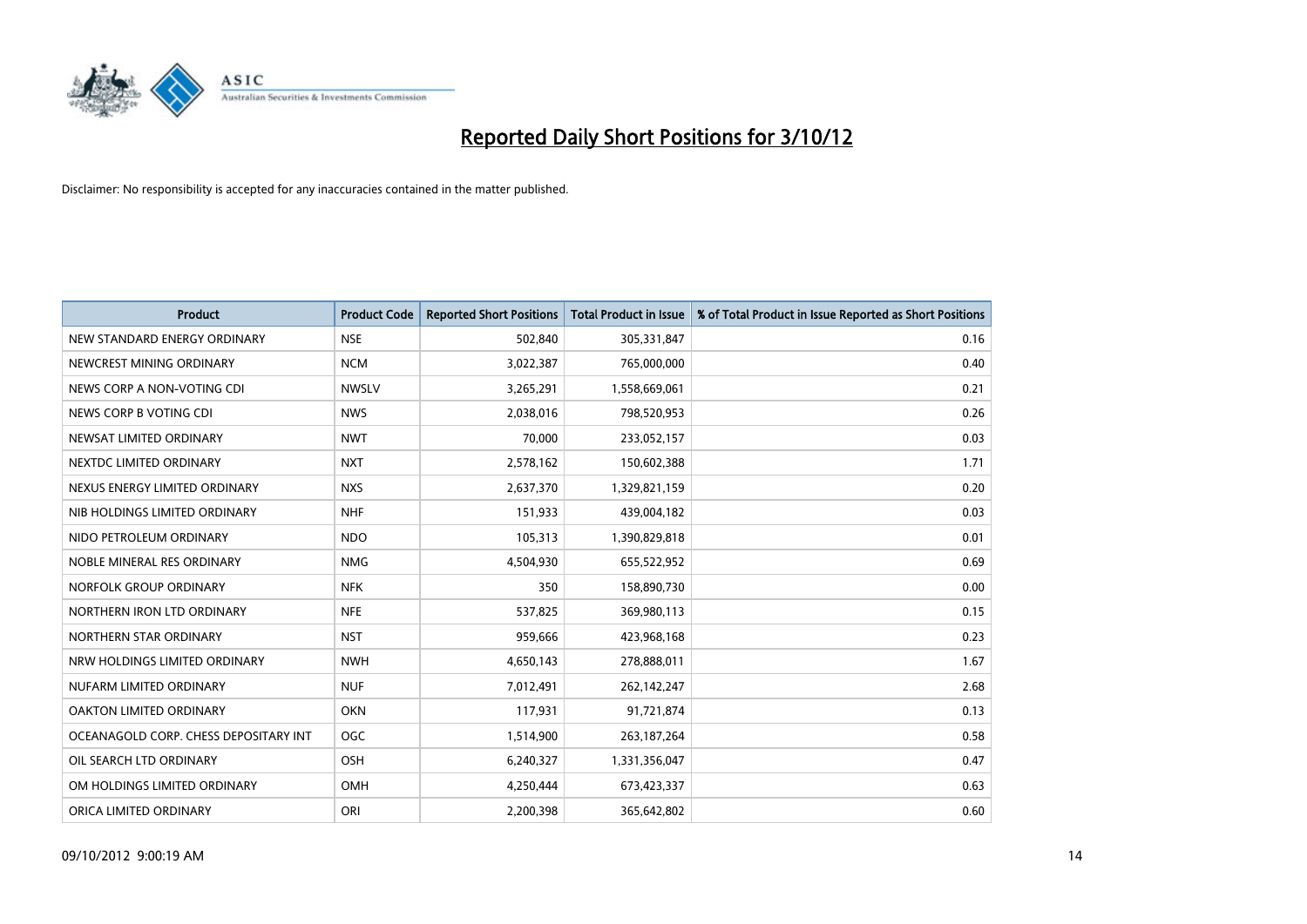

| <b>Product</b>               | <b>Product Code</b> | <b>Reported Short Positions</b> | <b>Total Product in Issue</b> | % of Total Product in Issue Reported as Short Positions |
|------------------------------|---------------------|---------------------------------|-------------------------------|---------------------------------------------------------|
| ORIGIN ENERGY ORDINARY       | <b>ORG</b>          | 9,369,417                       | 1,093,297,307                 | 0.86                                                    |
| OROCOBRE LIMITED ORDINARY    | <b>ORE</b>          | 259,991                         | 103,195,029                   | 0.25                                                    |
| OROTONGROUP LIMITED ORDINARY | ORL                 | 210,562                         | 40,880,902                    | 0.52                                                    |
| OZ MINERALS ORDINARY         | OZL                 | 5,118,665                       | 303,470,022                   | 1.69                                                    |
| PACIFIC BRANDS ORDINARY      | <b>PBG</b>          | 8,243,009                       | 912,915,695                   | 0.90                                                    |
| PALADIN ENERGY LTD ORDINARY  | <b>PDN</b>          | 66,696,455                      | 836,825,651                   | 7.97                                                    |
| PANAUST LIMITED ORDINARY     | <b>PNA</b>          | 3,212,500                       | 605,443,685                   | 0.53                                                    |
| PANCONTINENTAL OIL ORDINARY  | PCL                 | 391,703                         | 1,148,744,096                 | 0.03                                                    |
| PANORAMIC RESOURCES ORDINARY | PAN                 | 3,190,170                       | 255,681,195                   | 1.25                                                    |
| PAPERLINX LIMITED ORDINARY   | <b>PPX</b>          | 103,231                         | 609,280,761                   | 0.02                                                    |
| PAPILLON RES LTD ORDINARY    | <b>PIR</b>          | 2,528,950                       | 248,800,149                   | 1.02                                                    |
| PEET LIMITED ORDINARY        | <b>PPC</b>          | 2,599,187                       | 321,013,141                   | 0.81                                                    |
| PERILYA LIMITED ORDINARY     | PEM                 | 341,551                         | 769,316,426                   | 0.04                                                    |
| PERPETUAL LIMITED ORDINARY   | <b>PPT</b>          | 2,198,150                       | 41,980,678                    | 5.24                                                    |
| PERSEUS MINING LTD ORDINARY  | PRU                 | 8,540,069                       | 457,962,088                   | 1.86                                                    |
| PHARMAXIS LTD ORDINARY       | <b>PXS</b>          | 5,212,898                       | 307,888,389                   | 1.69                                                    |
| PLATINUM ASSET ORDINARY      | <b>PTM</b>          | 10,189,373                      | 561,347,878                   | 1.82                                                    |
| PLATINUM AUSTRALIA ORDINARY  | <b>PLA</b>          | 836,127                         | 504,968,043                   | 0.17                                                    |
| PMI GOLD CORP CDI 1:1        | <b>PVM</b>          | 50,045                          | 73,075,149                    | 0.07                                                    |
| PMP LIMITED ORDINARY         | <b>PMP</b>          | 71,499                          | 323,781,124                   | 0.02                                                    |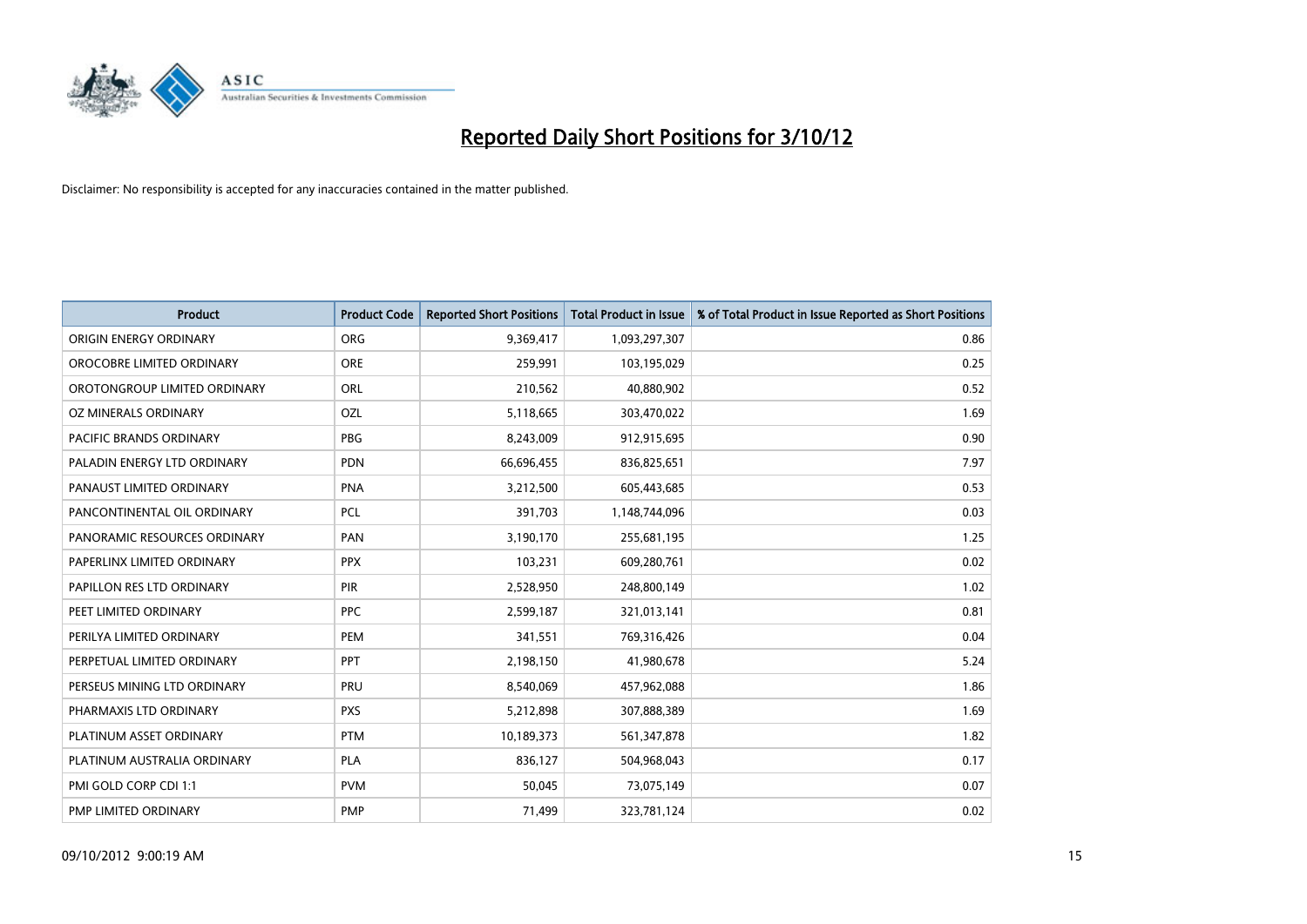

| <b>Product</b>                      | <b>Product Code</b> | <b>Reported Short Positions</b> | <b>Total Product in Issue</b> | % of Total Product in Issue Reported as Short Positions |
|-------------------------------------|---------------------|---------------------------------|-------------------------------|---------------------------------------------------------|
| PREMIER INVESTMENTS ORDINARY        | <b>PMV</b>          | 604,215                         | 155,260,478                   | 0.39                                                    |
| PRIMA BIOMED LTD ORDINARY           | <b>PRR</b>          | 4,889,126                       | 1,066,063,388                 | 0.46                                                    |
| PRIMARY HEALTH CARE ORDINARY        | <b>PRY</b>          | 21,282,302                      | 501,717,314                   | 4.24                                                    |
| PRIMEAG AUSTRALIA ORDINARY          | PAG                 | 81,265                          | 266,394,444                   | 0.03                                                    |
| PROGRAMMED ORDINARY                 | <b>PRG</b>          | 483,257                         | 118,175,280                   | 0.41                                                    |
| <b>QANTAS AIRWAYS ORDINARY</b>      | QAN                 | 20,494,674                      | 2,265,123,620                 | 0.90                                                    |
| <b>OBE INSURANCE GROUP ORDINARY</b> | OBE                 | 57,366,351                      | 1,181,684,901                 | 4.85                                                    |
| OR NATIONAL LIMITED ORDINARY        | <b>ORN</b>          | 18,462,091                      | 2,440,000,000                 | 0.76                                                    |
| ORXPHARMA LTD ORDINARY              | <b>ORX</b>          | 96,662                          | 144,577,206                   | 0.07                                                    |
| <b>OUBE LOGISTICS HLDG ORDINARY</b> | <b>QUB</b>          | 8,088,921                       | 921,407,185                   | 0.88                                                    |
| RAMELIUS RESOURCES ORDINARY         | <b>RMS</b>          | 1,291,307                       | 336,256,949                   | 0.38                                                    |
| RAMSAY HEALTH CARE ORDINARY         | <b>RHC</b>          | 2,334,061                       | 202,081,252                   | 1.16                                                    |
| <b>RCR TOMLINSON ORDINARY</b>       | <b>RCR</b>          | 151,825                         | 132,406,265                   | 0.11                                                    |
| <b>REA GROUP ORDINARY</b>           | <b>REA</b>          | 280,546                         | 131,714,699                   | 0.21                                                    |
| <b>RECKON LIMITED ORDINARY</b>      | <b>RKN</b>          | 1,036,932                       | 129,488,015                   | 0.80                                                    |
| RED 5 LIMITED ORDINARY              | <b>RED</b>          | 84,732                          | 135,488,008                   | 0.06                                                    |
| RED EMPEROR RESOURCE ORDINARY       | <b>RMP</b>          | 4,500                           | 266,234,221                   | 0.00                                                    |
| <b>RED FORK ENERGY ORDINARY</b>     | <b>RFE</b>          | 1,672,288                       | 384,951,719                   | 0.43                                                    |
| REDBANK ENERGY LTD ORDINARY         | AEI                 | 13                              | 786,287                       | 0.00                                                    |
| REDFLEX HOLDINGS ORDINARY           | <b>RDF</b>          | 6                               | 110,345,599                   | 0.00                                                    |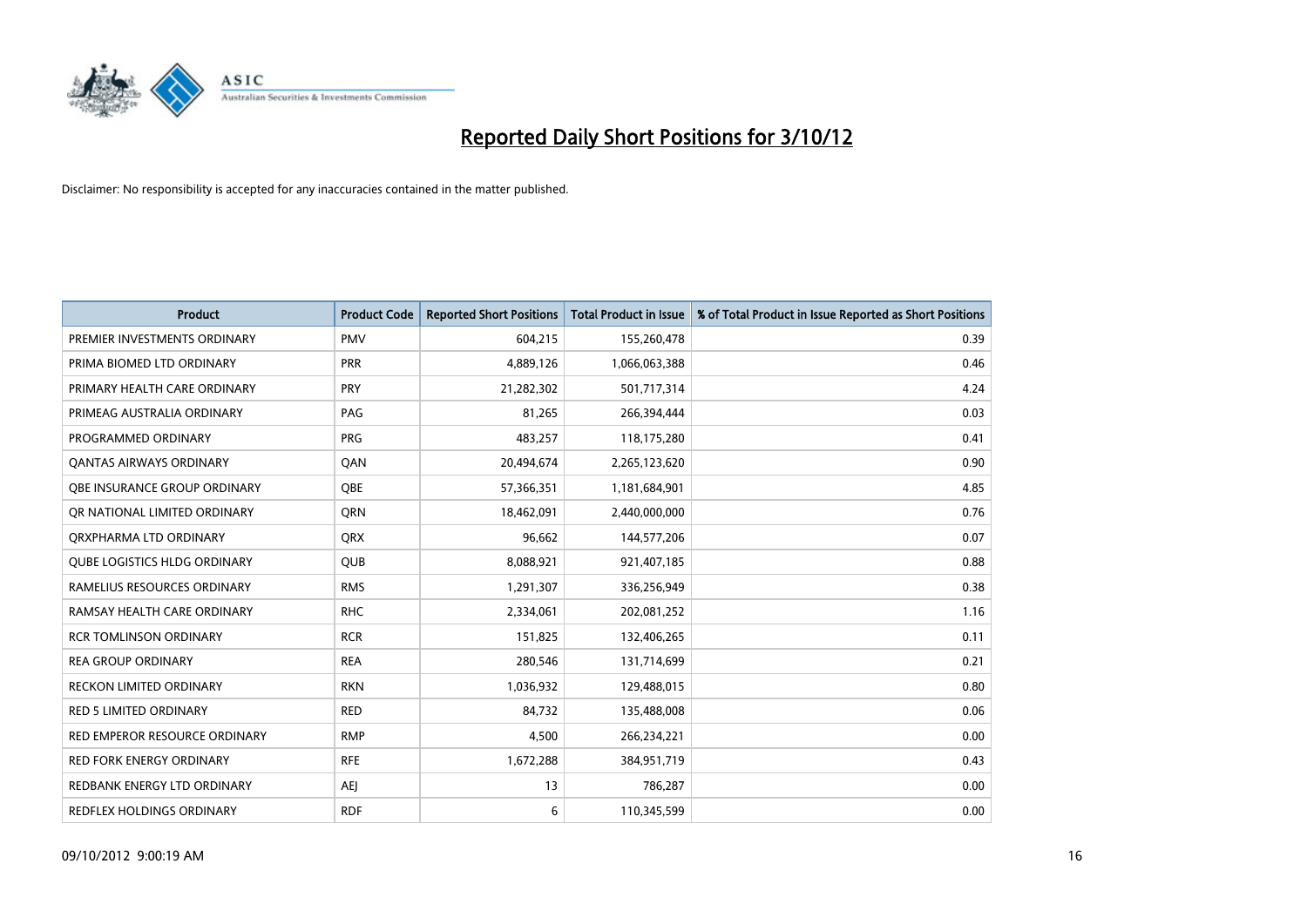

| <b>Product</b>                      | <b>Product Code</b> | <b>Reported Short Positions</b> | <b>Total Product in Issue</b> | % of Total Product in Issue Reported as Short Positions |
|-------------------------------------|---------------------|---------------------------------|-------------------------------|---------------------------------------------------------|
| REECE AUSTRALIA LTD. ORDINARY       | <b>REH</b>          | 1.020                           | 99,600,000                    | 0.00                                                    |
| REGIS RESOURCES ORDINARY            | <b>RRL</b>          | 728,204                         | 454,111,268                   | 0.16                                                    |
| RESMED INC CDI 10:1                 | <b>RMD</b>          | 1,483,882                       | 1,556,242,300                 | 0.10                                                    |
| RESOLUTE MINING ORDINARY            | <b>RSG</b>          | 1,286,555                       | 628,704,290                   | 0.20                                                    |
| <b>RESOURCE GENERATION ORDINARY</b> | <b>RES</b>          | 173                             | 262,895,652                   | 0.00                                                    |
| REVERSE CORP LIMITED ORDINARY       | <b>REF</b>          | 100                             | 92,382,175                    | 0.00                                                    |
| REX MINERALS LIMITED ORDINARY       | <b>RXM</b>          | 579,404                         | 188,907,284                   | 0.31                                                    |
| RHG LIMITED ORDINARY                | <b>RHG</b>          | 30,691                          | 308,483,177                   | 0.01                                                    |
| <b>RIALTO ENERGY ORDINARY</b>       | <b>RIA</b>          | 41                              | 672,259,992                   | 0.00                                                    |
| <b>RIDLEY CORPORATION ORDINARY</b>  | <b>RIC</b>          | 5,032                           | 307,817,071                   | 0.00                                                    |
| RIO TINTO LIMITED ORDINARY          | <b>RIO</b>          | 15,612,787                      | 435,758,720                   | 3.58                                                    |
| ROC OIL COMPANY ORDINARY            | <b>ROC</b>          | 1,379,761                       | 683,235,552                   | 0.20                                                    |
| ROCKLANDS RICH. LTD ORDINARY        | <b>RCI</b>          | 7,010,000                       | 388,203,917                   | 1.81                                                    |
| RURALCO HOLDINGS ORDINARY           | <b>RHL</b>          | 12,000                          | 55,019,284                    | 0.02                                                    |
| SABRE RESOURCES ORDINARY            | <b>SBR</b>          | 185,000                         | 180,472,228                   | 0.10                                                    |
| SAI GLOBAL LIMITED ORDINARY         | SAI                 | 4,584,828                       | 206,548,346                   | 2.22                                                    |
| SALMAT LIMITED ORDINARY             | <b>SLM</b>          | 2,017,880                       | 159,802,174                   | 1.26                                                    |
| SAMSON OIL & GAS LTD ORDINARY       | <b>SSN</b>          | 3,558,255                       | 1,799,873,156                 | 0.20                                                    |
| SANDFIRE RESOURCES ORDINARY         | <b>SFR</b>          | 3,919,228                       | 152,686,801                   | 2.57                                                    |
| <b>SANTOS LTD ORDINARY</b>          | <b>STO</b>          | 5,084,979                       | 958,812,600                   | 0.53                                                    |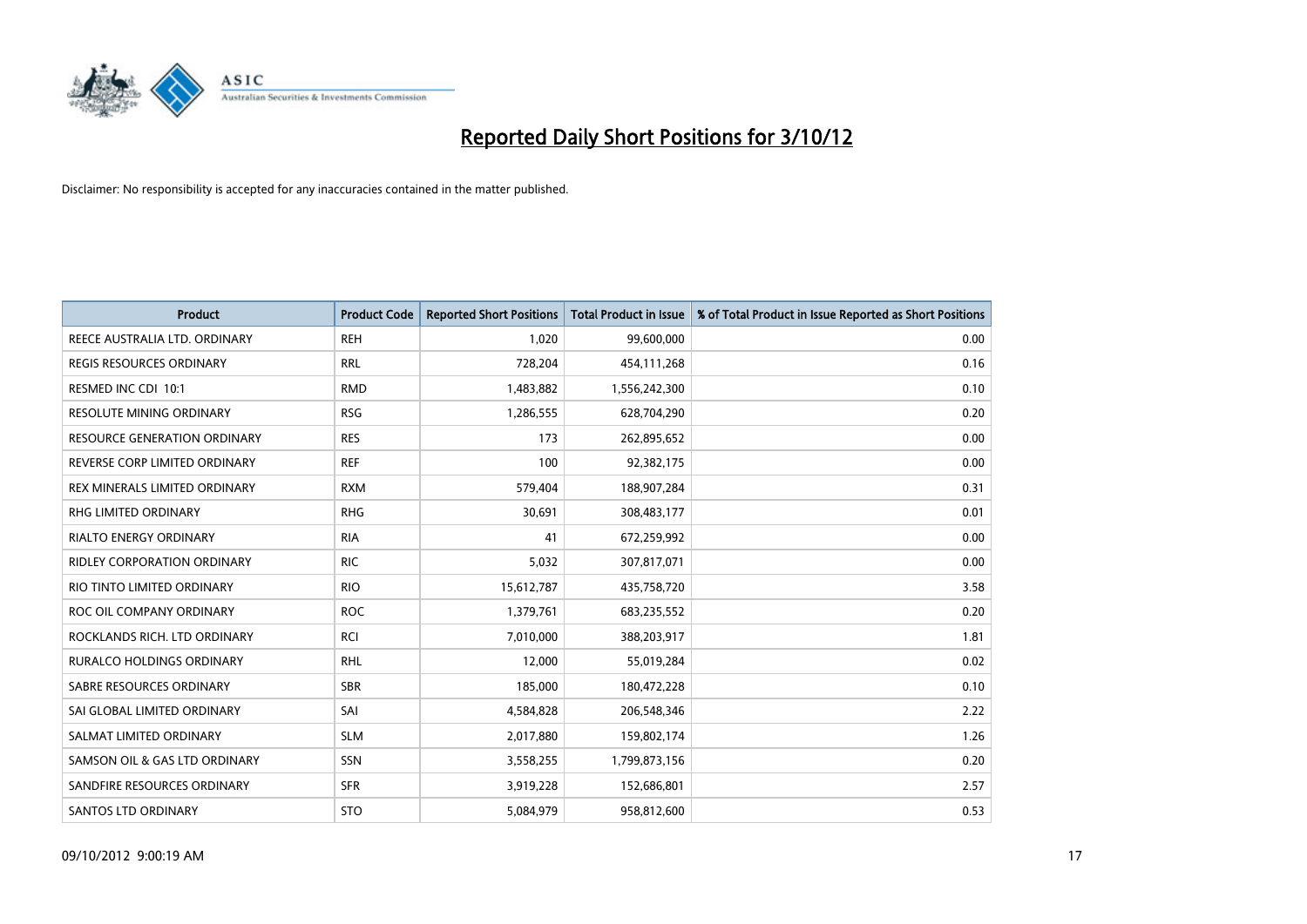

| <b>Product</b>                           | <b>Product Code</b> | <b>Reported Short Positions</b> | <b>Total Product in Issue</b> | % of Total Product in Issue Reported as Short Positions |
|------------------------------------------|---------------------|---------------------------------|-------------------------------|---------------------------------------------------------|
| SARACEN MINERAL ORDINARY                 | <b>SAR</b>          | 5,057,737                       | 594,815,640                   | 0.85                                                    |
| SEDGMAN LIMITED ORDINARY                 | <b>SDM</b>          | 83,306                          | 217,623,797                   | 0.04                                                    |
| SEEK LIMITED ORDINARY                    | <b>SEK</b>          | 9,583,228                       | 337,101,307                   | 2.84                                                    |
| SENEX ENERGY LIMITED ORDINARY            | <b>SXY</b>          | 4,473,794                       | 1,139,734,837                 | 0.39                                                    |
| SERVCORP LIMITED ORDINARY                | SRV                 | 101                             | 98,440,807                    | 0.00                                                    |
| SERVICE STREAM ORDINARY                  | <b>SSM</b>          | 400                             | 283,418,867                   | 0.00                                                    |
| SEVEN GROUP HOLDINGS ORDINARY            | <b>SVW</b>          | 1,783,962                       | 307,410,281                   | 0.58                                                    |
| SEVEN WEST MEDIA LTD ORDINARY            | <b>SWM</b>          | 16,411,967                      | 999,160,872                   | 1.64                                                    |
| SIGMA PHARMACEUTICAL ORDINARY            | <b>SIP</b>          | 5,391,270                       | 1,186,303,520                 | 0.45                                                    |
| SILEX SYSTEMS ORDINARY                   | <b>SLX</b>          | 802,524                         | 170,143,997                   | 0.47                                                    |
| SILVER LAKE RESOURCE ORDINARY            | <b>SLR</b>          | 13,250,034                      | 225,493,476                   | 5.88                                                    |
| SIMS METAL MGMT LTD ORDINARY             | SGM                 | 7,940,916                       | 204,600,255                   | 3.88                                                    |
| SINGAPORE TELECOMM. CHESS DEPOSITARY INT | <b>SGT</b>          | 10,040,425                      | 145, 123, 714                 | 6.92                                                    |
| SIRIUS RESOURCES NL ORDINARY             | <b>SIR</b>          | 600,000                         | 176,160,419                   | 0.34                                                    |
| SIRTEX MEDICAL ORDINARY                  | <b>SRX</b>          | 22,391                          | 55,768,136                    | 0.04                                                    |
| SKILLED GROUP LTD ORDINARY               | <b>SKE</b>          | 1,518,289                       | 233,487,276                   | 0.65                                                    |
| SKY NETWORK ORDINARY                     | <b>SKT</b>          | 4,000                           | 389,139,785                   | 0.00                                                    |
| SKYCITY ENT GRP LTD ORDINARY             | <b>SKC</b>          | 66,774                          | 576,958,340                   | 0.01                                                    |
| <b>SLATER &amp; GORDON ORDINARY</b>      | <b>SGH</b>          | 1,001                           | 170,509,395                   | 0.00                                                    |
| SMS MANAGEMENT. ORDINARY                 | <b>SMX</b>          | 793,164                         | 68,900,456                    | 1.15                                                    |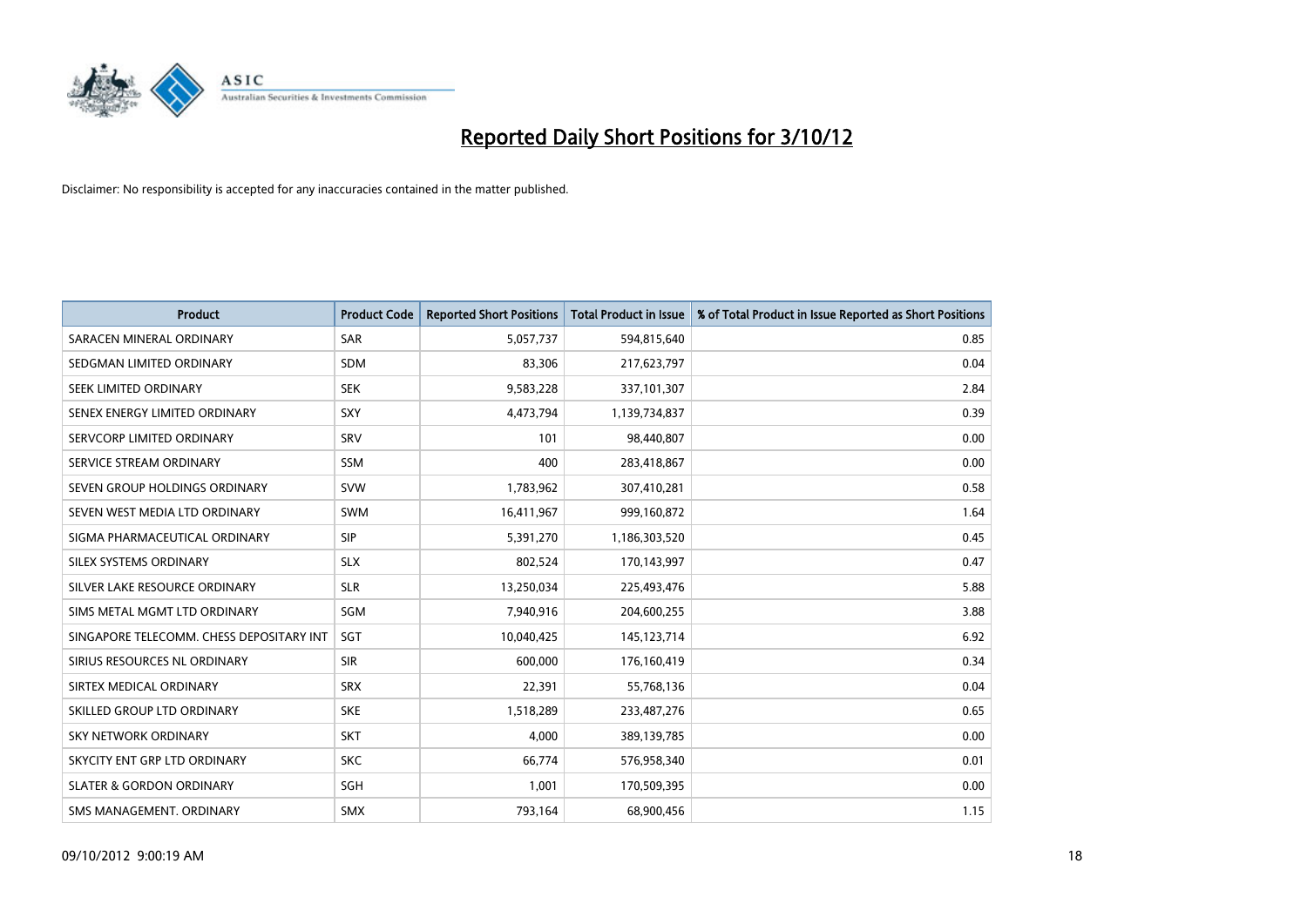

| <b>Product</b>                           | <b>Product Code</b> | <b>Reported Short Positions</b> | <b>Total Product in Issue</b> | % of Total Product in Issue Reported as Short Positions |
|------------------------------------------|---------------------|---------------------------------|-------------------------------|---------------------------------------------------------|
| SONIC HEALTHCARE ORDINARY                | <b>SHL</b>          | 5,328,849                       | 392,649,875                   | 1.36                                                    |
| SOUL PATTINSON (W.H) ORDINARY            | SOL                 | 13,316                          | 239,395,320                   | 0.01                                                    |
| SOUTH BOULDER MINES ORDINARY             | <b>STB</b>          | 112,190                         | 126,732,826                   | 0.09                                                    |
| SP AUSNET STAPLED SECURITIES             | <b>SPN</b>          | 6,230,355                       | 3,339,620,165                 | 0.19                                                    |
| SPARK INFRASTRUCTURE STAPLED NOTE & UNIT | SKI                 | 40,030,588                      | 1,326,734,264                 | 3.02                                                    |
| SPDR 200 FUND ETF UNITS                  | <b>STW</b>          | 10,370                          | 49,759,567                    | 0.02                                                    |
| SPECIALTY FASHION ORDINARY               | <b>SFH</b>          | 3,003,611                       | 192,236,121                   | 1.56                                                    |
| ST BARBARA LIMITED ORDINARY              | <b>SBM</b>          | 5,218,874                       | 488,074,077                   | 1.07                                                    |
| STANMORE COAL LTD ORDINARY               | <b>SMR</b>          | 32,870                          | 179,409,108                   | 0.02                                                    |
| STARPHARMA HOLDINGS ORDINARY             | SPL                 | 3,893,142                       | 283,515,060                   | 1.37                                                    |
| STHN CROSS MEDIA ORDINARY                | <b>SXL</b>          | 20,970,951                      | 704,858,525                   | 2.98                                                    |
| STOCKLAND UNITS/ORD STAPLED              | SGP                 | 11,316,914                      | 2,203,157,963                 | 0.51                                                    |
| STRAITS RES LTD. ORDINARY                | SRQ                 | 1,650,877                       | 456,529,474                   | 0.36                                                    |
| <b>STW COMMUNICATIONS ORDINARY</b>       | SGN                 | 105,473                         | 362,798,351                   | 0.03                                                    |
| SUNCORP GROUP LTD ORDINARY               | <b>SUN</b>          | 7,187,357                       | 1,286,600,980                 | 0.56                                                    |
| SUNDANCE ENERGY ORDINARY                 | <b>SEA</b>          | 211,929                         | 277,098,474                   | 0.08                                                    |
| SUNDANCE RESOURCES ORDINARY              | <b>SDL</b>          | 3,471,007                       | 3,049,577,034                 | 0.11                                                    |
| SUNLAND GROUP LTD ORDINARY               | <b>SDG</b>          | 18,391                          | 196,717,811                   | 0.01                                                    |
| SUPER RET REP LTD ORDINARY               | <b>SUL</b>          | 704,468                         | 196,382,811                   | 0.36                                                    |
| SYD AIRPORT STAPLED US PROHIBIT.         | <b>SYD</b>          | 14,398,847                      | 1,861,210,782                 | 0.77                                                    |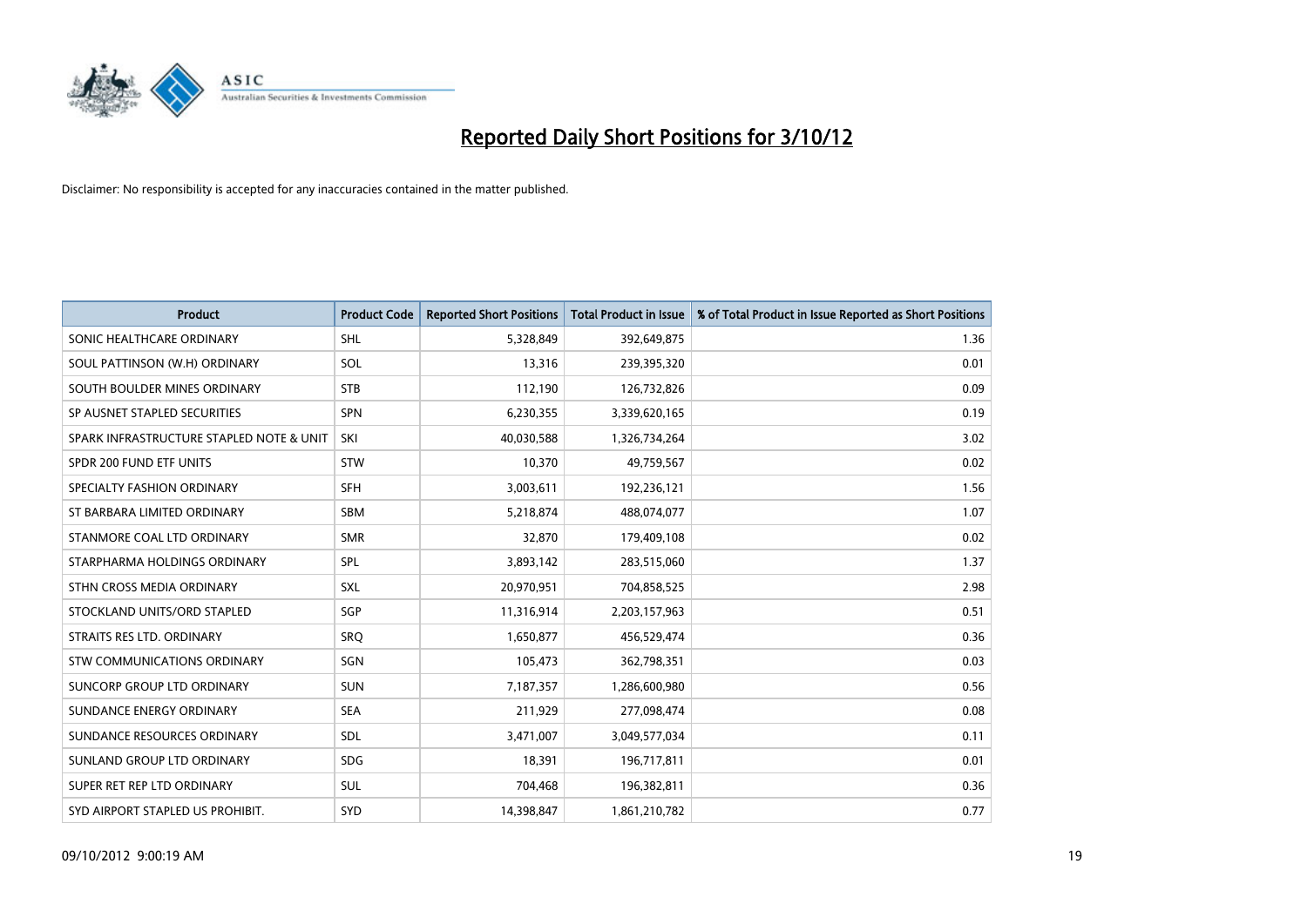

| <b>Product</b>                      | <b>Product Code</b> | <b>Reported Short Positions</b> | <b>Total Product in Issue</b> | % of Total Product in Issue Reported as Short Positions |
|-------------------------------------|---------------------|---------------------------------|-------------------------------|---------------------------------------------------------|
| SYRAH RESOURCES ORDINARY            | <b>SYR</b>          | 47,632                          | 126,723,021                   | 0.04                                                    |
| TABCORP HOLDINGS LTD ORDINARY       | <b>TAH</b>          | 13,306,613                      | 734,015,737                   | 1.81                                                    |
| TANAMI GOLD NL ORDINARY             | <b>TAM</b>          | 344,952                         | 261,132,677                   | 0.13                                                    |
| TAP OIL LIMITED ORDINARY            | <b>TAP</b>          | 900,145                         | 241,295,311                   | 0.37                                                    |
| TASSAL GROUP LIMITED ORDINARY       | <b>TGR</b>          | 77,066                          | 146,304,404                   | 0.05                                                    |
| TATTS GROUP LTD ORDINARY            | <b>TTS</b>          | 6,992,188                       | 1,363,158,853                 | 0.51                                                    |
| TELECOM CORPORATION ORDINARY        | <b>TEL</b>          | 15,134,859                      | 1,857,845,292                 | 0.81                                                    |
| TELSTRA CORPORATION, ORDINARY       | <b>TLS</b>          | 22,053,140                      | 12,443,074,357                | 0.18                                                    |
| TEN NETWORK HOLDINGS ORDINARY       | <b>TEN</b>          | 91,239,937                      | 1,437,204,873                 | 6.35                                                    |
| TERANGA GOLD CORP CDI 1:1           | <b>TGZ</b>          | 192,513                         | 162,538,320                   | 0.12                                                    |
| TEXON PETROLEUM LTD ORDINARY        | <b>TXN</b>          | 65,515                          | 245,039,848                   | 0.03                                                    |
| TFS CORPORATION LTD ORDINARY        | <b>TFC</b>          |                                 | 279,621,829                   | 0.00                                                    |
| THE REJECT SHOP ORDINARY            | <b>TRS</b>          | 2,624,158                       | 26,092,220                    | 10.06                                                   |
| THORN GROUP LIMITED ORDINARY        | <b>TGA</b>          | 151,482                         | 146,374,703                   | 0.10                                                    |
| TIGER RESOURCES ORDINARY            | <b>TGS</b>          | 1,247,937                       | 673,470,269                   | 0.19                                                    |
| TOLL HOLDINGS LTD ORDINARY          | <b>TOL</b>          | 22,429,388                      | 717,133,875                   | 3.13                                                    |
| TOX FREE SOLUTIONS ORDINARY         | <b>TOX</b>          | 56,210                          | 115,311,608                   | 0.05                                                    |
| TPG TELECOM LIMITED ORDINARY        | <b>TPM</b>          | 4,339,454                       | 793,808,141                   | 0.55                                                    |
| <b>TRADE ME GROUP ORDINARY</b>      | <b>TME</b>          | 160,099                         | 395,745,510                   | 0.04                                                    |
| <b>TRANSFIELD SERVICES ORDINARY</b> | <b>TSE</b>          | 7,656,949                       | 517,878,468                   | 1.48                                                    |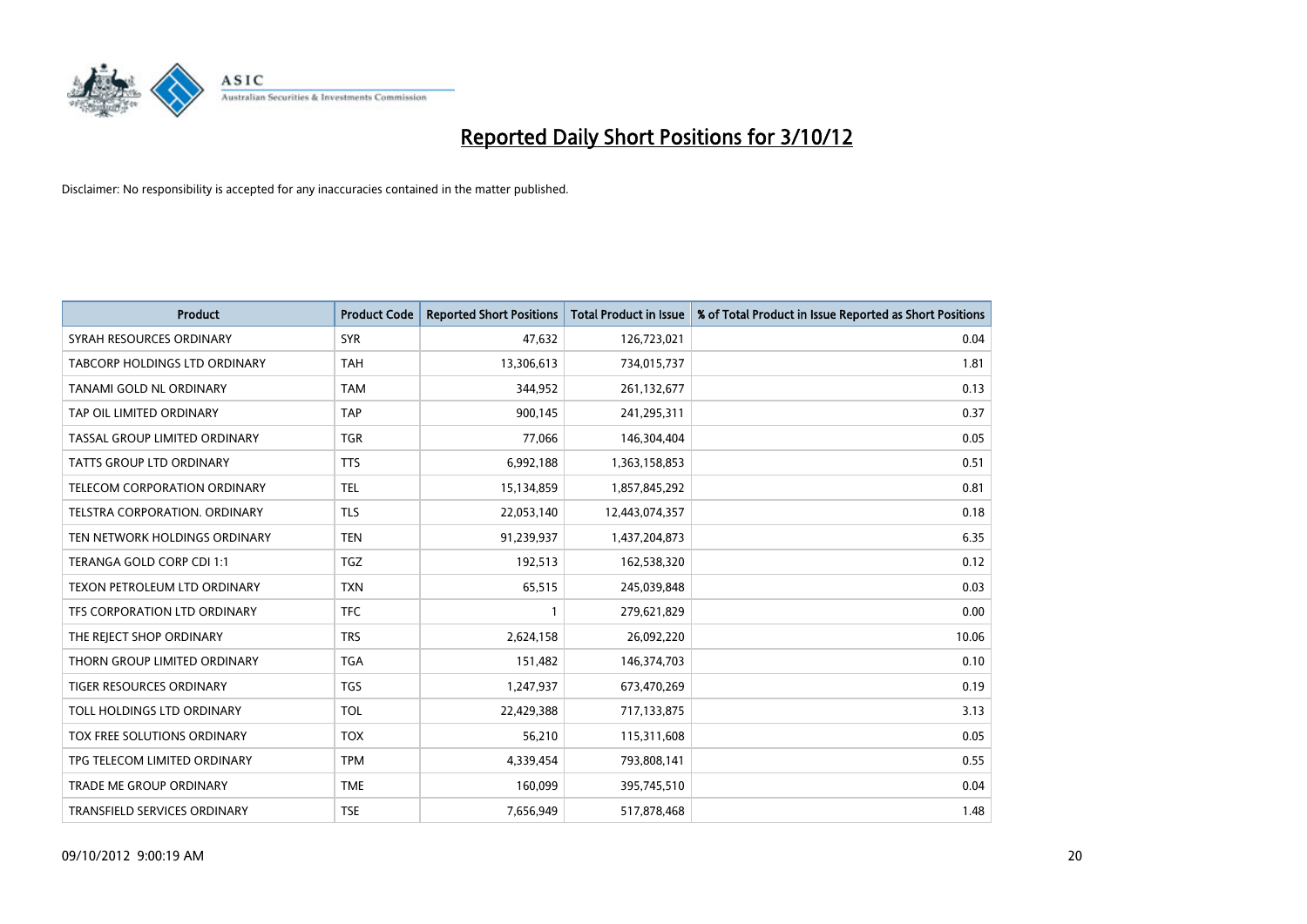

| <b>Product</b>                         | <b>Product Code</b> | <b>Reported Short Positions</b> | <b>Total Product in Issue</b> | % of Total Product in Issue Reported as Short Positions |
|----------------------------------------|---------------------|---------------------------------|-------------------------------|---------------------------------------------------------|
| TRANSPACIFIC INDUST, ORDINARY          | <b>TPI</b>          | 4,635,880                       | 1,578,528,702                 | 0.29                                                    |
| TRANSURBAN GROUP TRIPLE STAPLED SEC.   | <b>TCL</b>          | 10,584,986                      | 1,461,665,097                 | 0.72                                                    |
| TREASURY WINE ESTATE ORDINARY          | <b>TWE</b>          | 11,943,968                      | 647,227,144                   | 1.85                                                    |
| TROY RESOURCES LTD ORDINARY            | <b>TRY</b>          | 233,009                         | 90,658,649                    | 0.26                                                    |
| UGL LIMITED ORDINARY                   | UGL                 | 6,422,885                       | 166,315,038                   | 3.86                                                    |
| UNILIFE CORPORATION CDI 6:1            | <b>UNS</b>          | 186,337                         | 253,416,456                   | 0.07                                                    |
| UXC LIMITED ORDINARY                   | <b>UXC</b>          | 1,125,551                       | 307,459,623                   | 0.37                                                    |
| <b>VENTURE MINERALS ORDINARY</b>       | <b>VMS</b>          | 135,674                         | 275,787,870                   | 0.05                                                    |
| <b>VILLAGE ROADSHOW LTD ORDINARY</b>   | <b>VRL</b>          | 5,000                           | 153,256,423                   | 0.00                                                    |
| <b>VIRGIN AUS HLDG LTD ORDINARY</b>    | <b>VAH</b>          | 25,317,054                      | 2,210,197,600                 | 1.15                                                    |
| VITERRA INC CDI 1:1                    | <b>VTA</b>          | 10                              | 68,629,939                    | 0.00                                                    |
| <b>VOCUS COMMS LTD ORDINARY</b>        | <b>VOC</b>          | 39,900                          | 74,776,058                    | 0.05                                                    |
| WATPAC LIMITED ORDINARY                | <b>WTP</b>          | 8,727                           | 184,332,526                   | 0.00                                                    |
| <b>WDS LIMITED ORDINARY</b>            | <b>WDS</b>          | 7                               | 144,740,614                   | 0.00                                                    |
| <b>WEBJET LIMITED ORDINARY</b>         | <b>WEB</b>          | 3,088                           | 71,065,929                    | 0.00                                                    |
| WESFARMERS LIMITED ORDINARY            | <b>WES</b>          | 29,288,259                      | 1,006,585,045                 | 2.91                                                    |
| WESFARMERS LIMITED PARTIALLY PROTECTED | <b>WESN</b>         | 1,519,126                       | 150,553,765                   | 1.01                                                    |
| WESTERN AREAS NL ORDINARY              | <b>WSA</b>          | 12,459,590                      | 179,735,899                   | 6.93                                                    |
| WESTERN DESERT RES. ORDINARY           | <b>WDR</b>          | 231,924                         | 321,171,029                   | 0.07                                                    |
| WESTFIELD GROUP ORD/UNIT STAPLED SEC   | <b>WDC</b>          | 4,987,824                       | 2,252,921,141                 | 0.22                                                    |